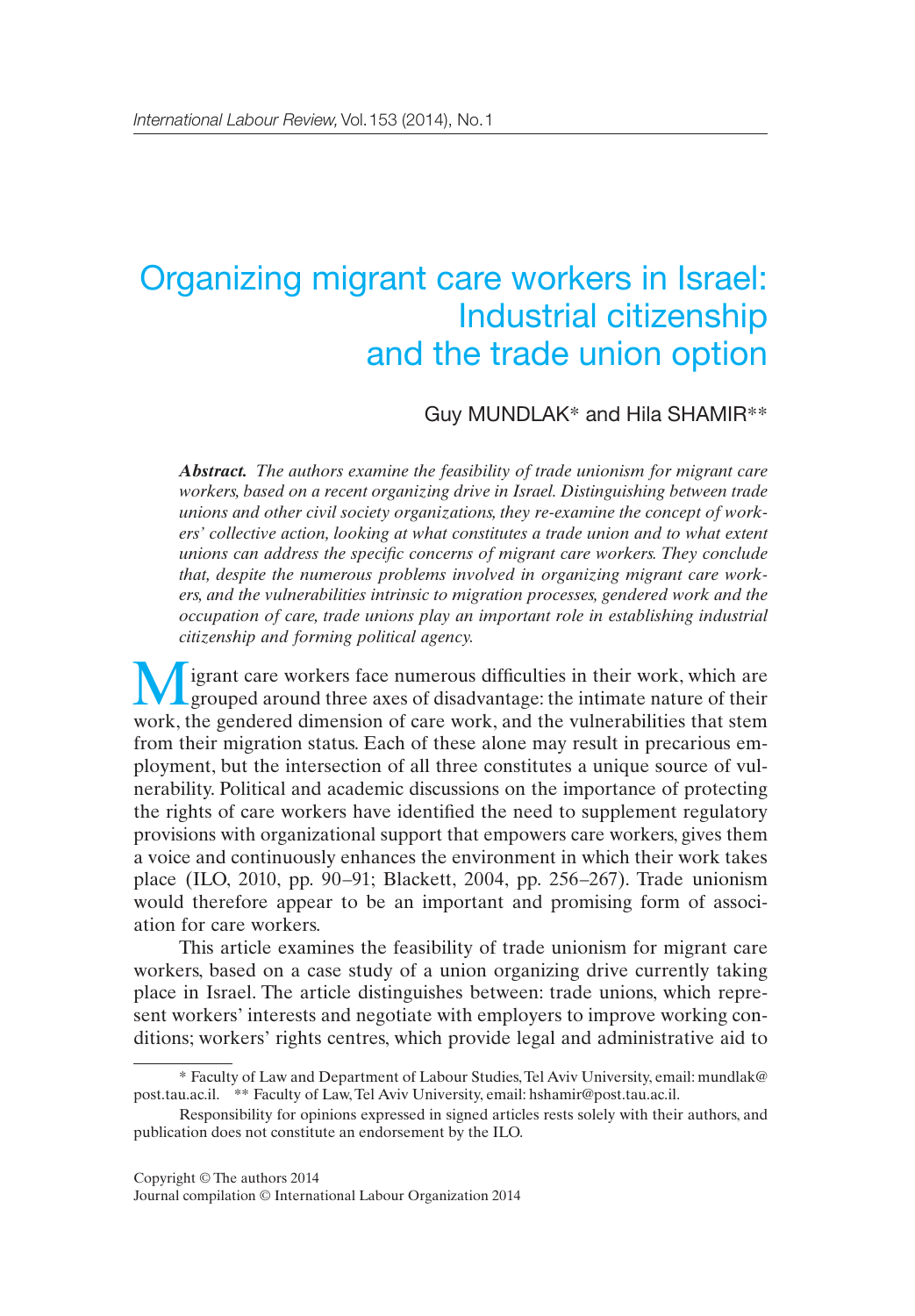individual workers and lobby for policy change; and community organizations, particularly those based on workers' religious, national or regional affiliations, and those that seek to empower workers by creating leadership and building a social community. In contrast to workers' rights centres and community organizations, trade unions offer a form of industrial citizenship based on the concepts of membership, political agency and direct participation. In order to identify the feasibility – and value added – of trade unionism in the context of migrant care work, the article considers the basic concept of workers' collective action, looking at what constitutes a trade union and to what extent unions can meet the specific needs of migrant care workers.

The article is grouped into four sections. The first provides the context of the organizing drive described in the case study, looking at the following four aspects: care work and migration in Israel; the regulatory framework governing the employment of migrant care workers; the emergence of civil society organizations supporting these workers; and the opportunities and challenges of trade unions in general. The second section presents the case study of the drive by the grassroots trade union Koach LaOvdim (Democratic Workers' Organization) to organize migrant care workers, which started in 2009. The case study is based on interviews conducted by the authors in 2011 with various actors who were involved in the efforts to set up the Koach LaOvdim Caregivers' Union.<sup>1</sup> The third looks more generally at the potential role of trade unions and what they can offer migrant care workers. The authors examine the lessons learned from the case study, and go on to look at the more general problems that may apply to similar organizing drives. Despite the numerous problems highlighted by the case study, the authors argue that trade unions offer unique value added compared to workers' rights centres and community organizations, in that they give a political voice to migrant care workers and thus contribute to the establishment of political agency, despite the democratic deficit that is intrinsic to migration processes, and the multiple sources of vulnerability experienced by migrant care workers. In the Israeli context, trade unionism has the potential to stimulate individual and group capacity building and leadership, as well as empowerment and political agency, thereby contributing significantly to the existing web of organizations that help lobby for, implement and translate norms and regulations into effective entitlements. The fourth section presents the authors' conclusions.

<sup>&</sup>lt;sup>1</sup> The individuals interviewed were: Yael Wolfenzon, Meital Regev, Noga Shafer and Ilai Margalit, organizers of the Jerusalem branch of the Caregivers' Union; Ophir Tubol, initiator of the Caregivers' Union; Boaz Urman, Daniel Dotan and Avigail Shaham, organizers of the Tel Aviv branch of the Caregivers' Union; Hana Zohar, director, Kav LaOved ( "Workers' Hotline" NGO); Hanni Ben Israel, lawyer at Workers' Hotline; Idit Lebovich, coordinator, Workers' Hotline care workers' section. In addition, the authors sat as observers at the meeting of the elected leaders of the Jerusalem branch of the Caregivers' Union. Further documentation was retrieved from the Caregivers' Union blog, which is available at: http://siod.workers.org.il/the-community-center-forworkers-rights/ [accessed 15 December 2013].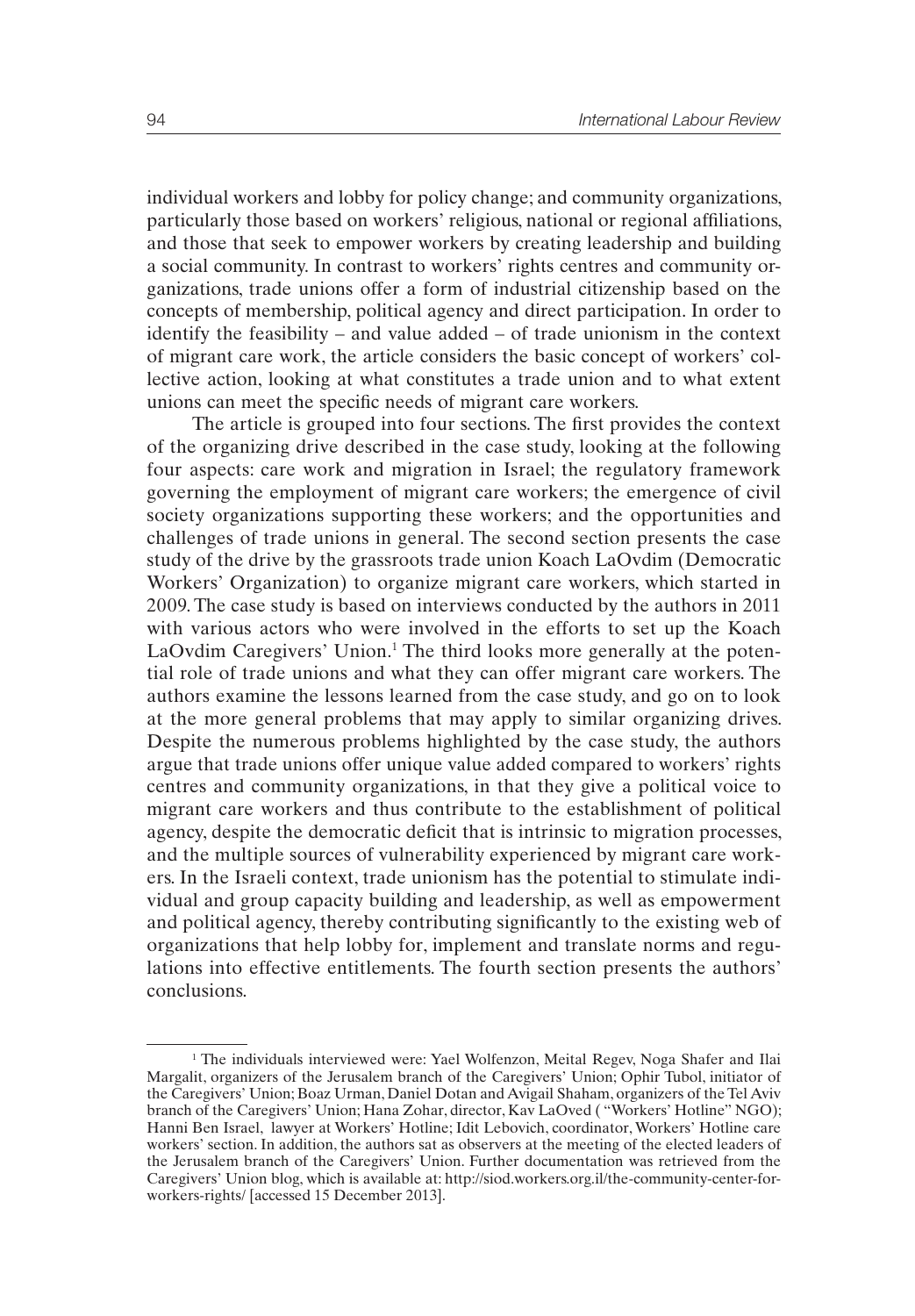# Context of the organizing drive

Unionization is a political activity that is embedded in a very particular legal environment and social circumstances (Offe and Wiesenthal, 1985). Therefore, prior to describing the drive to organize migrant care workers in Israel, we describe the particular circumstances of these workers, and the representation gap they suffer from, followed by the legal and social meaning of unionization in general, and in Israel in particular.

#### *Care work and migration in Israel*

Care for the elderly and persons with disabilities in Israel was once primarily a matter for the family, with some aid being given by the State, and little reliance on the market. In the 1990s, the State amended the structure of disability allowances (Gal, 2001) and introduced a specific long-term care programme for the elderly (Schmid, 2005; Mundlak, 2012). While general disability allowances are paid in cash, with families purchasing care hours on the marketplace, the care programme for the elderly was designed on the basis of provision in kind rather than cash allowances (Ajzenstadt and Rosenhek, 2000), with disability benefits for the elderly being translated into weekly home care hours. However, since the State was reluctant to employ or administer the provision of care workers, a quasi-market was formed in which the elderly obtain the care hours they are entitled to from care agencies, which are chosen by public tender. Care work over and above the publicly funded hours is paid for by the elderly and their families from their private resources.

Until the early 1990s, care workers were mostly Israeli women, working for relatively low wages. The growth in the public provision of care hours, and the rising level of women's employment, increased the demand for in-home care workers. However, the supply of care workers was not sufficiently elastic. In 1993, Israel admitted migrant workers for the first time (Bartram, 1998; Kemp and Raijman, 2003; Mundlak, 2007b, pp. 191–201). Although the border was initially opened up to migrant workers in order to meet demand in construction and agriculture, care work demand led to a large influx of new migrant workers, which dynamically fuelled greater demand, leading to a further shift in the provision of care from the family to the market (Israel, 2008, pp. 22 and 28).

The number of migrant care workers coming to Israel has grown considerably. Data are imprecise and politically biased, but it is estimated that in 2010 there were approximately 54,000 migrant care workers, more than seven times the number in 1996 (Workers' Hotline, 2010). A government committee estimates that migrant workers account for 50 per cent of the workforce in the care industry (Israel, 2008, p. 32). Migrant care workers initially came from the Philippines, which is still the predominant country of origin (48 per cent of migrant care workers). Additional countries of origin now include Nepal (20 per cent), other Asian countries such as India and Sri Lanka (16 per cent in total), and eastern Europe (Romania, Republic of Moldova and others; in total 16 per cent).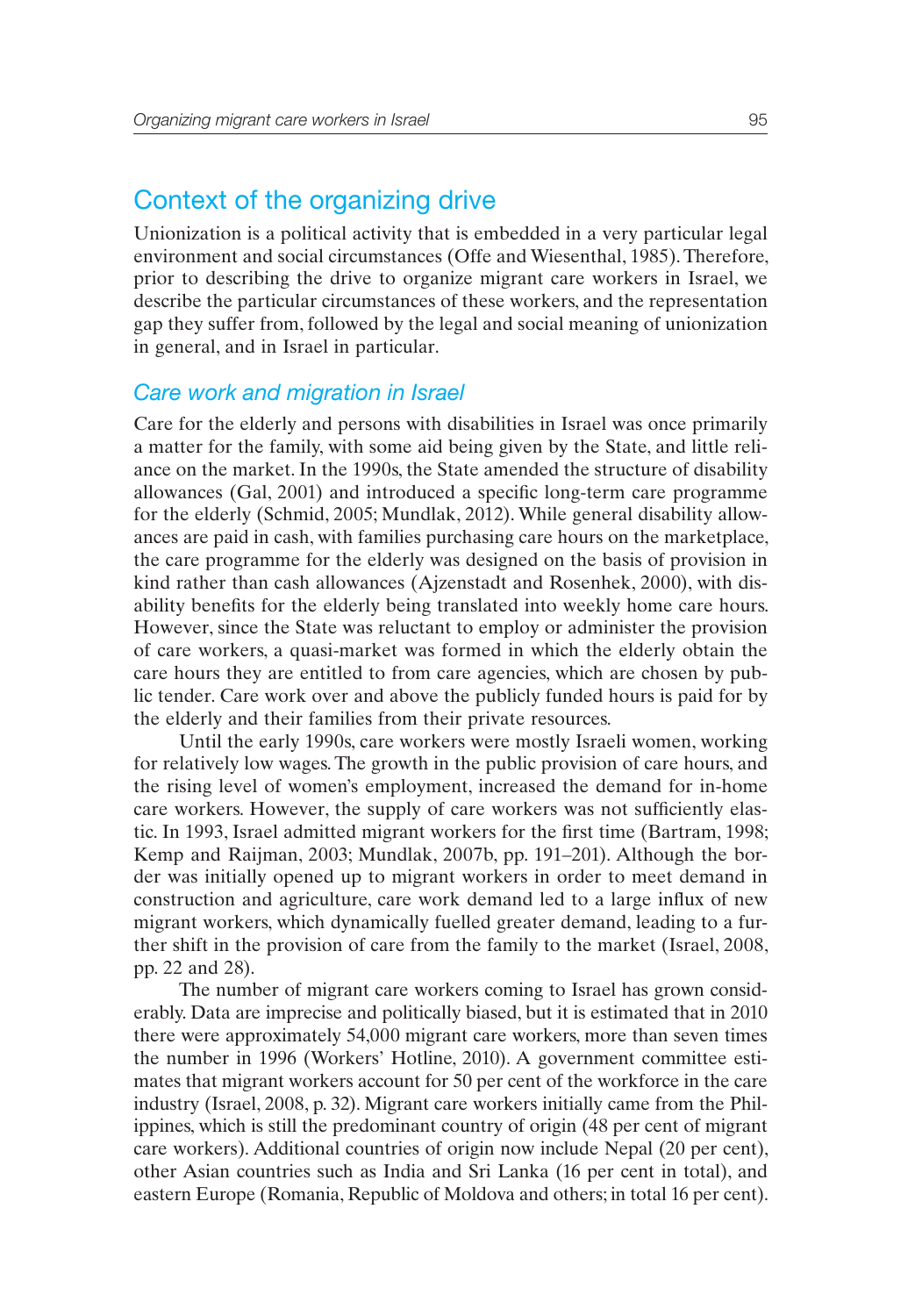The largest concentration of migrant care workers is in the Tel Aviv Metropolitan Area (Kemp and Raijman, 2001). While in the past, workers could legally enter Israel under a live-in or live-out contract, new regulations passed in 2010 stipulate that all migrant care workers must work in a live-in arrangement.<sup>2</sup>

### *Regulatory framework for the employment of migrant care workers*

There are three general types of care arrangements in Israel in which migrant workers can "legally" participate. The first is the long-term care programme for the elderly. Under the programme, the State establishes the eligibility requirements for receiving means-tested care hours, administers an "active daily living" test to determine the elderly person's level of dependency, and assigns a number of care hours accordingly. The National Insurance Institute pays the corresponding amount to a select number of care agencies, which pay the care workers involved (Shamir, 2010). The second type of care arrangement is where persons with disabilities receive a disability allowance in cash from the National Insurance Institute – or, if their disability is related to their military service, from the Ministry of Defence – and use it to employ a care worker. The third is where private individuals employ a care worker, even though they are ineligible for public aid. In all three categories, individuals seeking to employ a migrant care worker must obtain a permit from the Ministry of the Interior.

The wages and working conditions of the workers employed by the care agencies under the first arrangement are set out in the tender offer issued by the National Insurance Institute, and for the most part are non-negotiable (Mundlak, 2012). The wages and working conditions of workers employed under the other two arrangements (as well as workers employed by long-term care programme beneficiaries paying for additional care hours to those provided by the State) are determined by the market, but are formally constrained by protective employment legislation such as minimum wage provisions. Migrant care workers are formally covered by all Israeli employment and labour standards legislation, with the exception of overtime pay (Mundlak and Shamir, 2011).

In addition to the general rules governing care workers, which are based on workers' individual contracts, the provisions of the National Insurance Institute tenders, legislation and, to a limited extent, national collective agreements, migrant care workers are governed by the provisions of migration law. In 1993, when migrant workers were first admitted to Israel, Israeli migration law as a whole was undeveloped, particularly its provisions on guest workers (Shamir and Mundlak, 2012). Migrant workers were treated as temporary guest workers, who were entitled to equal rights in the domain of labour law but not to social rights in other areas such as social security, housing, education and health care, or to any other special protection (Mundlak, 2007a; Willen, 2007).

<sup>2</sup> See: Ministry of the Interior, Eligibility Criteria for Employing Foreign Workers (January 2011). Population, Immigration and Border Authority, available at: http://www.piba.gov.il/Sub ject/ForeignWorkers/siod/Pages/CriteriaForPermit.aspx [in Hebrew, accessed 15 December 2013].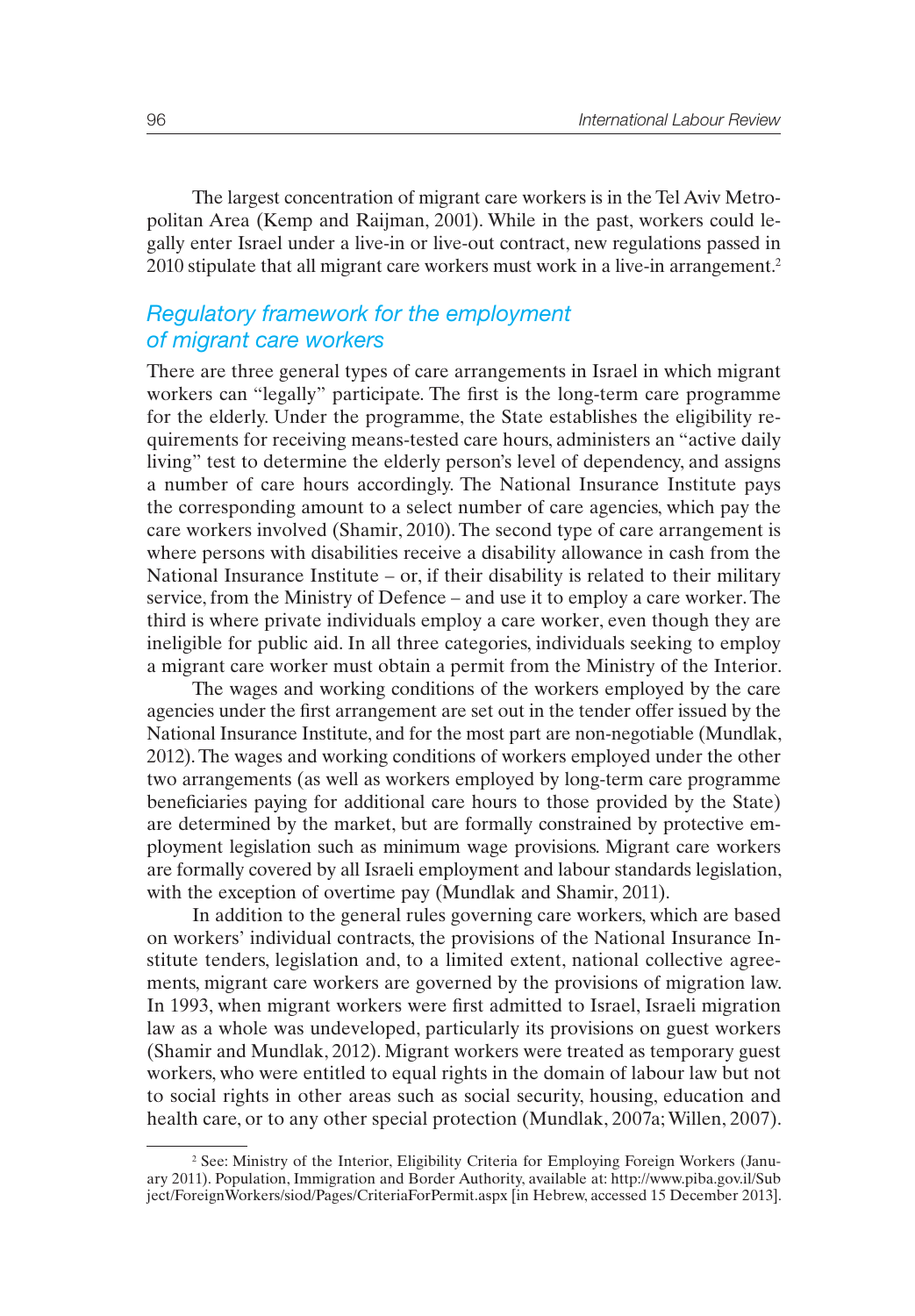Despite labour rights being equally applicable, in theory, to care workers, the main obstacle to realizing these rights was to be found in the intersection between labour law and migration law. The best example is the binding arrangement that used to be imposed on all migrant workers (Kemp, 2010), whereby the worker's visa was granted only for employment with a specific employer. Hence, termination of the employment relationship – for whatever reason, just or unjust – entailed a violation of the terms of the visa, driving the worker into an undocumented (or "illegal") status. Although migrant workers are often considered "weak" in terms of labour market power, they were, and still are, in great demand; this is particularly true of care workers. The binding worker–employer arrangement inhibited labour market mobility and suppressed migrant workers' market power, making them reluctant to challenge employers' exploitative behaviour for fear of losing their visas (Ellman and Laacher, 2003). Consequently, migrant workers had an incentive to work without the necessary papers, thereby avoiding the restrictions imposed by the legal regime (Shamir, 2011).

In 2006, in response to a challenge against the constitutionality of the binding worker–employer arrangement, the Supreme Court held that the arrangement was invalid, since it constituted a violation of human rights and was a poor fit between policy objectives and the measures chosen to meet them.<sup>3</sup> The Supreme Court directed the legislative and executive branches to identify alternative measures. Since then, the State has gradually replaced the binding arrangement in some industries. In the care industry, it was determined that migrant workers could only work through intermediaries (licensed "private employment bureaux"). Persons having a permit to employ a care worker, and the care workers themselves, must register with one of a few dozen private employment bureaux, which administer and oversee workers' monthly payments. Workers may choose to move from one bureau to another – in other words, the strict binding arrangement of the past has been abolished and replaced with a more flexible system (Kemp, 2010). Following this change, however, organizations for the elderly lobbied for the new arrangement to be tightened, arguing that the resulting labour mobility led to high employee turnover, with elderly persons in need of care being abandoned by their care givers. As a result, in 2011 the Entry into Israel Law was amended to limit care workers' labour market mobility. The amendment authorizes secondary legislation that limits the number of employer changes care workers can request during their visa period, as well as regulations that limit employer changes to a certain geographical area.

The intersection between the regulatory framework governing care work and migration has created a structure in which numerous entities besides the care worker and the care receiver govern the care relationship. These include:

The Population, Immigration and Border Authority, which is responsible for regulating the number of migrant workers, licensing private employment bureaux and reviewing all immigration issues, including a migrant worker's change of employer.

<sup>3</sup> Supreme Court HCJ 4542/02 *Kav LaOved* v. *Government of Israel*, 2006.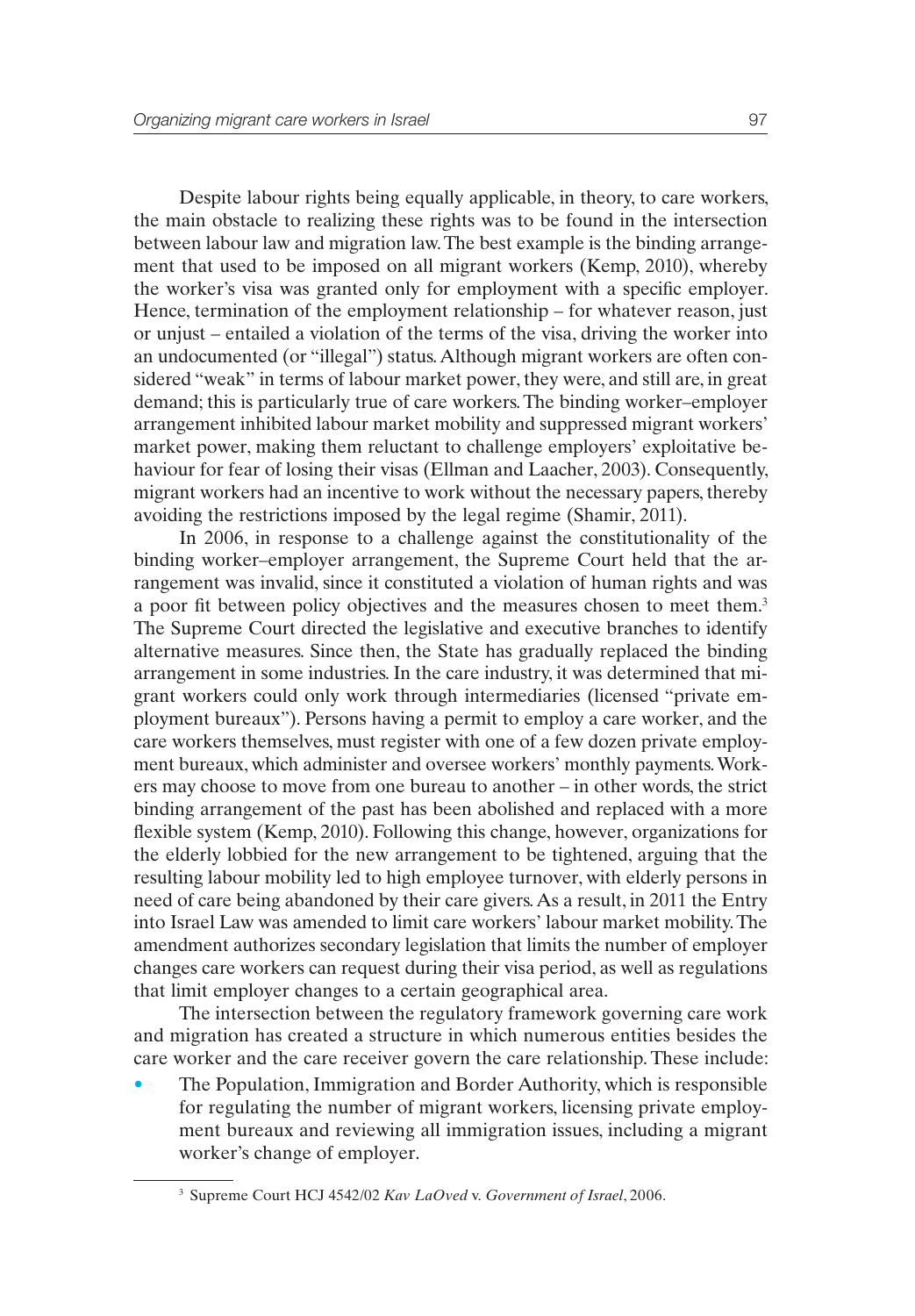- The National Insurance Institute, which is responsible for administering various welfare programmes that provide care hours or monthly allowances to eligible Israeli residents.
- Care receivers, and their families, who receive a permit from the Ministry of the Interior to employ a migrant care worker.
- Private employment bureaux, which are responsible for, inter alia, recruiting migrant workers, bringing them to Israel, providing basic training, placing them with employers, and supervising their employment conditions.
- Care agencies, which work alongside private employment bureaux and are responsible for providing care hours to persons eligible for benefits under the long-term care programme for the elderly, and for transferring payments to the care workers involved. While private employment bureaux and care agencies are separate legal entities, there is some overlap and vagueness regarding their respective roles.
- In some sending countries, recruitment and certification agencies, regulated by the sending country's government, whose role is to train and certify prospective migrant workers and to arrange overseas placements. In addition, various intermediaries in many countries are involved, often unlawfully, in the migration industry, arranging visas, work permits and transportation for exorbitant sums, and putting some workers into a situation akin to debt bondage. The profits are often shared between the agencies in Israel and the sending country (Workers' Hotline, 2010).

In the Labour Court's case law, the care receiver and/or his or her family are usually seen as the legal employers, although in some cases the Court determined that the care agency should be viewed as a co-employer.<sup>4</sup> Consequently, while the new, albeit heavy-handed regulatory system is somewhat fairer to the workers than the previous system, it leaves a great deal of room for bureaucratic confusion, despotism, denial of rights by private employment bureaux, care agencies and employers, and insufficiently demarcated responsibilities and jurisdictions.

## *The emergence of civil society organizations supporting migrant care workers*

In the years since migrant workers were first admitted to Israel, a flourishing civil society has emerged around migration issues (Kemp and Raijman, 2004). These civil society organizations fall into two main categories. The first is that of

<sup>4</sup> See, for example: National Labour Court 110/08 Dalia – National Insurance Institute (12 March 2009), asserting that the NII is not the care worker's employer; National Labour Court 660/06 Birger – Katibog (23 January 2008), asserting that the elderly person's son is the employer; National Labour Court 1423/04 Kastelio – Tsitrinbaum (7 April 2005), asserting that the care receiver is the employer; and the following cases finding that the care agency, the care receiver and/or his family are co-employers: Jerusalem Labour Court 1038/06 Ilandri – Mahtaizada (11 February 2009); Beer-Sheva Labour Court 3174/04 Busca Stefania – Strochotiano (18 February 2007). But see contradicting cases holding that the care agency is the employer: Jerusalem Labour Court 3709/09 Postariya – Berkovitch (14 March 2010); Tel Aviv Labour Court 7214/04 Stoyolava – Kazravrisky (11 April 2006).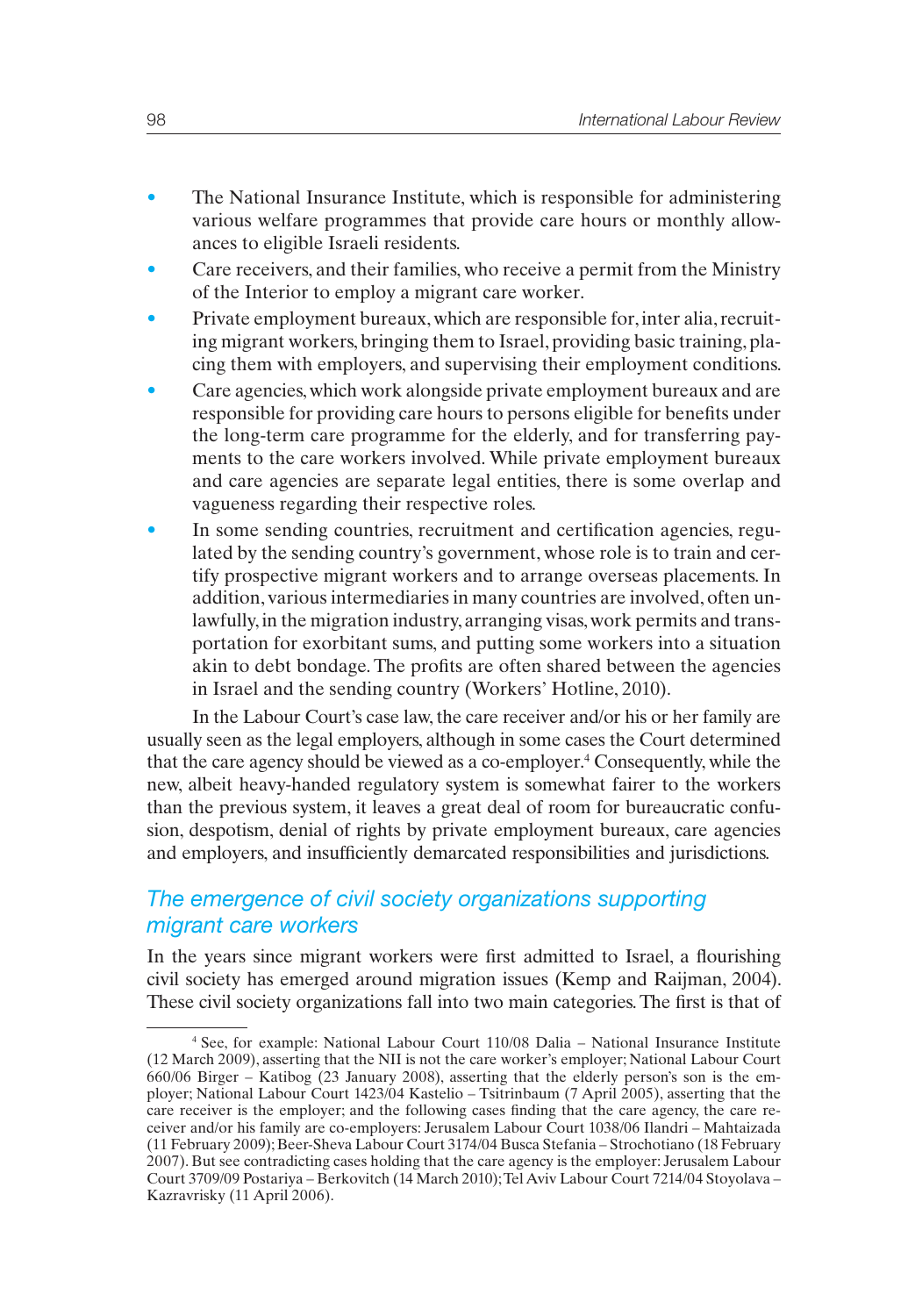non-governmental organizations (NGOs), which act as workers' rights centres (Ayalon, 2010). There are three main NGOs that have been extending aid to migrant workers. The first is Kav LaOved (Workers' Hotline), established in 1991, two years before migrant workers were first admitted to Israel. While Workers' Hotline had originally been engaged for the most part in advocating on behalf of Palestinian workers from the Occupied Palestinian Territory, as well as lowwage Israeli workers, the extension of its advocacy to migrant workers from 1993 onwards was only natural. The NGO is engaged in the dissemination of information on rights at work, representation of individual clients in claiming rights, and advocating policy and legal reforms concerning workers on the margins of the Israeli labour market.<sup>5</sup> The second NGO is the Hotline for Migrant Workers (now Hotline for Refugees and Migrants), which was established a few years later, in 1998. Its method of operation is similar to that of Workers' Hotline, but its focus is on migration issues such as visa problems, deportation proceedings, detention, trafficking and, over the last decade, the growing population of asylum seekers.<sup>6</sup> Physicians for Human Rights (PHR), established in 1988, is the third major NGO supporting migrant workers. PHR engages in advocacy, and promoting the right to health, for populations that are deprived of healthcare services, including people in the Occupied Palestinian Territory, prisoners, migrant workers, asylum seekers and Bedouins.7 The three NGOs, together with other human rights organizations, cover various aspects of service provision, individual assistance, and policy-making for migrant workers.

The second civil society category is that of community organizations for migrant workers (Kemp and Raijman, 2004; Kemp et al., 2000), which are based on religious, national or regional affiliations and are run by the migrant workers themselves. They receive no support from the State, which has on occasion seen them as a threat to its policies and has sought to deport community leaders, in order to obstruct the creation of strong migrant communities. By contrast, the Tel Aviv–Jaffa Municipality has established a unit to assist migrant workers in its territory, called "Mesila" (Aid and Information Centre for the Foreign Community). The unit overlaps to some extent with workers' centres, but its focus is on community building and leadership development. It conducts empowerment workshops for individuals and groups, quasi-academic self-development courses, and provides consultation services to communal organizations operated by the migrants themselves. It is a prominent example of the creation of "local citizenship", despite resistance at the national level (Kemp and Raijman, 2001).

Over the last decade the achievements of these organizations, working in conjunction with other actors, have included, in particular, the extension of residence permits to children of migrant workers. Similarly, organizations dedicated specifically to migrant worker and asylum seeker issues worked with general youth movements, the Tel Aviv Municipality, community-based organizations,

<sup>5</sup> www.kavlaoved.org.il (Workers' Hotline).

<sup>6</sup> www.hotline.org.il

<sup>7</sup> www.phr.org.il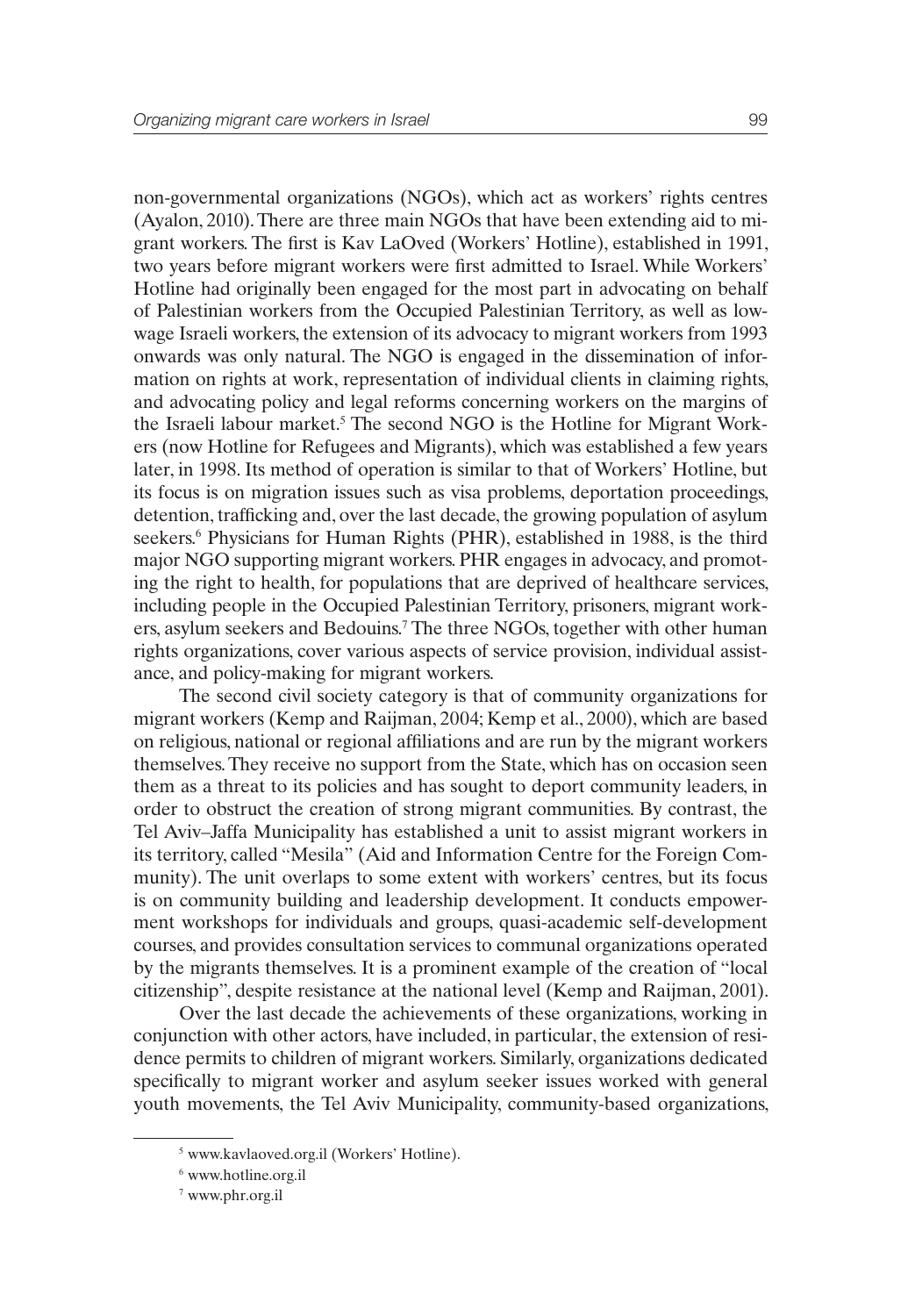human rights advocacy organizations, student associations and others and succeeded, to some extent, in containing the threats to deport children and their undocumented families (Kemp, 2007). No single organization acting on its own could have achieved those goals; working together, they forge an effective web of organizations that provide individual and community services to migrant workers and lobby for migrant workers' causes.

Given the dynamic development of civil society organizations supporting migrant workers, why the need for a trade union? The various types of organizations discussed above include both Israeli-led organizations that provide services to migrants and grassroots organizations set up by migrant workers themselves to promote social and religious networking objectives. Thus, while migrant workers are active in their own internal social affairs, they are passive recipients – or mere clients – in the economic and political sphere. The democratic deficit that characterizes migration can thus only be fully remedied if political voice is given to the migrant workers themselves. This can be achieved by means of a trade union.

### *Trade unions: Opportunities and challenges*

Although it falls short of political membership (i.e. the right to vote and to be elected to political positions), membership of a trade union can serve as a unique path to what T.H. Marshall (1965) designated as "industrial citizenship". Like political citizenship, industrial citizenship seeks to constitute a democratic process that voices the interests and needs of various constituencies. Like social citizenship, its focus is on the sphere of social and economic well-being. The process of industrial citizenship extends beyond a guarantee of employment standards, because "the people" are active members in the process, who take command and assume responsibility as the "sovereign". At the same time, it is not a full-fledged, but a secondary form of citizenship, tailored to the status of working people (Mundlak, 2007c; Fudge, 2005; Crouch, 1998; Janoski, 1998). It is of particular significance to migrant workers, who suffer from a political and social deficit, and is the one arena in which they have some institutional leverage, and are not structurally disempowered.

There is no single definition of a trade union. Trade unions are deeply embedded in a country's social, political and economic systems. In Israel, the term is not defined in legislation. Historically, the judiciary has identified a trade union as being an organization that is based on voluntary membership, is accountable to the workers/members, is devoid of the undue influence of others (such as employers or commercial entities), and whose function is to represent workers' collective interests.<sup>8</sup> A trade union must therefore attempt to represent its membership by means of collective bargaining. While the union may also take action to promote change at the political level, e.g. through lobbying and litigation, and provide its members with individual representation and attractive

<sup>8</sup> Supreme Court HCJ 7029/95, *General Histadrut* v. *the National Labour Court* (27 February 1997); Tel Aviv Labour Court 504/09 *Koach LaOvdim – the Davidson Institute* (23 February 2009).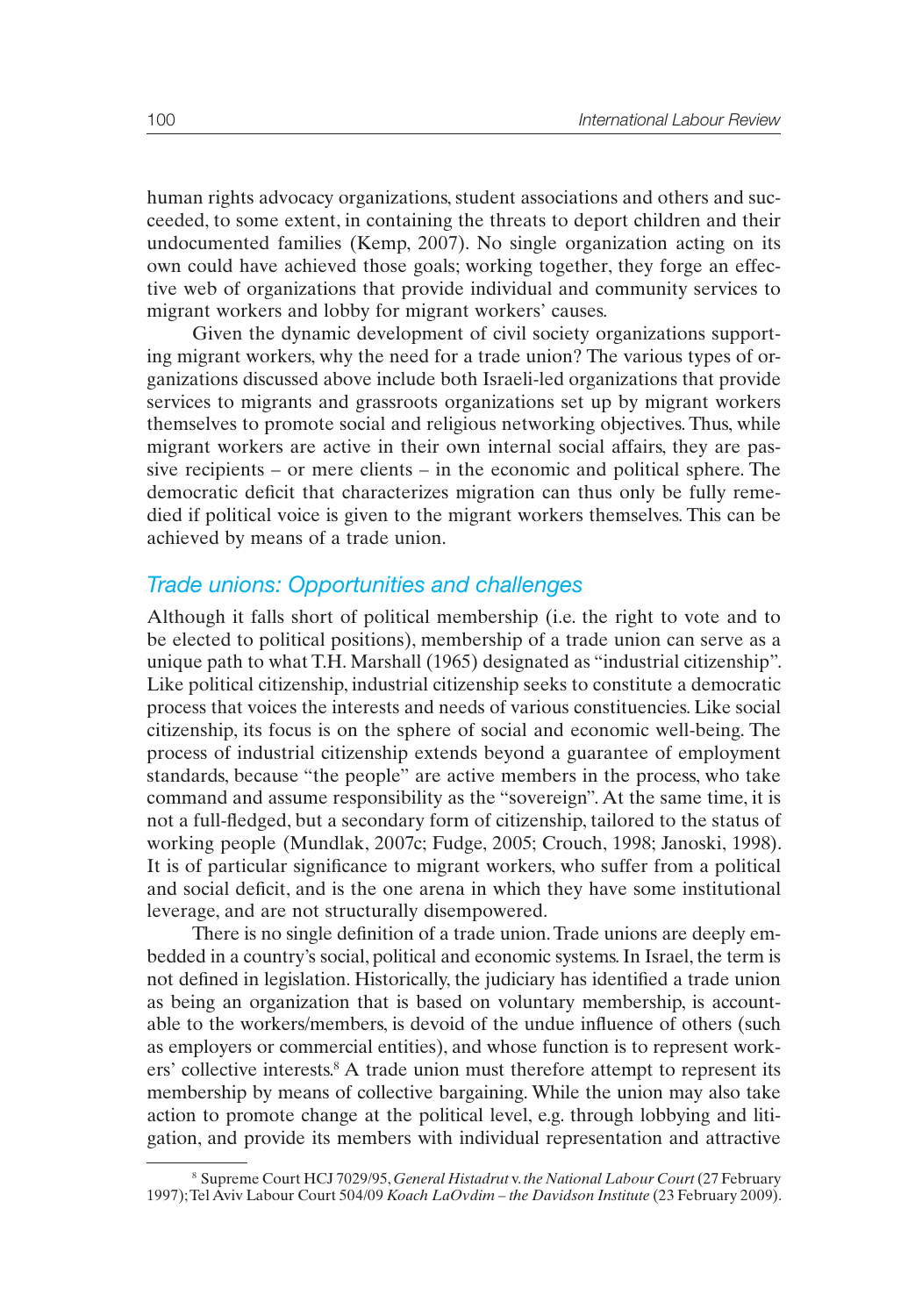consumer-oriented options, it cannot enjoy the legal privileges accorded to trade unions without attempting to engage in collective bargaining. These legal privileges include: the right of exclusive representation of workers in the bargaining unit; exemption of the negotiated agreement from antitrust regulation; the right to collect membership fees and agency fees from non-members who enjoy the benefits of the collective agreement; the right to negotiate working conditions and be consulted on other issues; and the right to strike (Mundlak, 2007b).

A trade union provides representation for the collective interests of the workers it represents in the bargaining unit. Traditionally, core trade union activities include negotiations – over wages, working conditions, job security and job-related benefits such as pensions and insurance – with the employer or employers, depending on the bargaining unit and scope of the collective agreement. The bargaining unit changes from one country to the next, and in Israel it may include the entire workforce or workers in a particular industry, occupation or workplace. Workers who join the union as members are the *demos* of the trade union and influence, to varying degrees, its policy and strategies. Naturally, the greater the bargaining unit  $-i.e.$  a particular industry, or the State, as opposed to a single employer – the less direct input individual workers have, and the less power they can exert on their representative agent. This preliminary account seeks to identify, on the basis of the case study, the basic common features of all trade union activity. To that end, it is necessary to distinguish between a trade union and other civil society organizations. First, a trade union is member-based (Freeman, Hersch and Mishel, 2005). The workers are not just the clients but the power basis of the organization; this is the union's "voice" function. Second, while a trade union can engage in the provision of communal services and individual services for its members, its *raison d'être* is to advance the interests of the workers as a group, culminating in a collective agreement that shapes the working conditions of all workers in the bargaining unit; this is the union's "monopoly" function. Third, unions seek not merely to enforce existing rights or make life more comfortable within a given political and economic structure, but to contest the structure and question the distribution of wealth in the economy. In this, voice and monopoly merge. A union cannot assert only one facet of the voice/monopoly nexus; the two are interrelated, thus making trade unions different from other types of associations (Freeman and Medoff, 1984).

While civil society organizations such as workers' rights centres and human rights NGOs do not give voice directly to migrant workers, but rather use their own voice to promote an agenda and priorities set by the workers, a trade union is the unique venue in which voice and monopoly come together.

# The unionization of migrant care workers in Israel: A case study

The case study in this section describes the drive by a new grassroots union, Koach LaOvdim, to organize migrant care workers in Israel. The organizing drive started in 2009 and is ongoing. The case study will be used to answer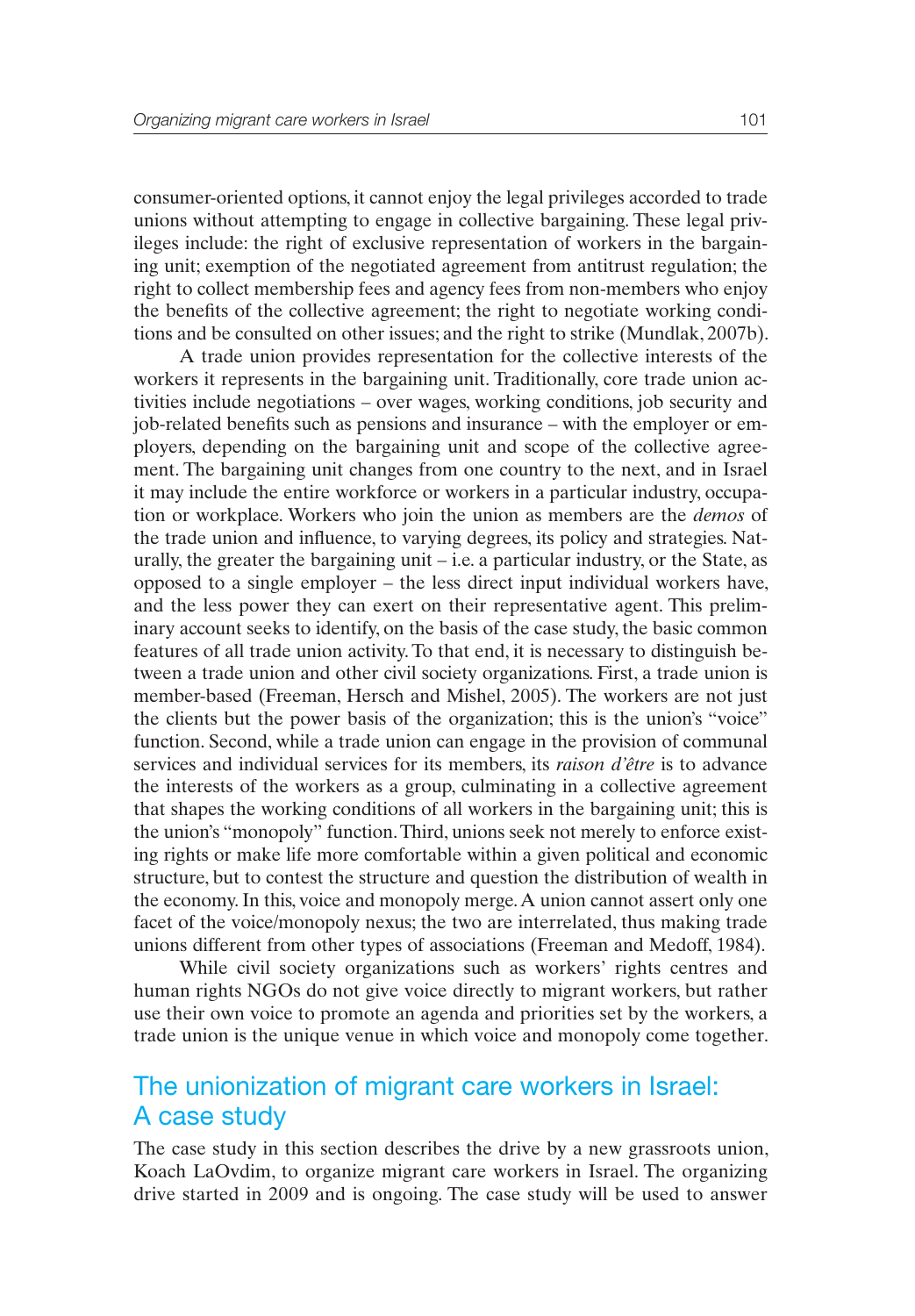two questions: is trade unionism a feasible option for migrant care workers, and does a membership-based organization merging the functions of voice and monopoly have an advantage over other types of civil society organizations that support migrant care workers? We hypothesize that the answer to both questions is, clearly, yes. Migrant care workers come to Israel primarily in order to work. Their social rights, such as health care, housing and education are for the most part work-related, or derive from their status as workers. The dense regulatory framework governing migration and employment determines their wages and opportunities. While many of the problems migrant care workers encounter are at an individual level, they cannot be fully remedied unless the political and economic systems in which they are embedded are addressed. Trade unions can help achieve solidarity over and above communal bonding, promote the interests of migrant workers as a group, and extend political agency in a context of democratic deficit. They can transform migrant care workers from guests of the host country, and clients of its "insider"-led organizations, into active instead of passive agents. At the same time, implementing trade unionism in the context of migrant care workers faces numerous challenges and barriers. Some are related to the complex regulatory framework governing guest workers, which can undermine the effective operation of a trade union, while others arise from the legal regulations governing care work, as well as the social and occupational nature of this work, particularly when performed by migrants.

The unionization of migrant care workers in Israel came about through the collaboration of individuals affiliated from two organizations: Tevel b'Tzedek (literal meaning: Earth in Justice) and the trade union Koach LaOvdim (literal meaning: Power to the Workers). Tevel b'Tzedek is an Israeli NGO that runs a volunteer programme for Israeli backpackers in various developing countries, including Nepal. Volunteers who join the programme – mostly Israelis in their early 20s who are travelling in south-east Asia after their mandatory army service – volunteer for several weeks or months in Nepalese communities.

The origin of the drive to organize migrant care workers can be traced back to the return from Nepal in 2009 of a group of Tevel b'Tzedek volunteers who decided to maintain their relationship with Nepal and its people by engaging with the Nepalese community in Israel (the largest Nepalese community in Israel consists of migrant care workers). With funding from their NGO, the volunteers initiated social and cultural activities for a group of Nepalese care workers in Israel. Through this initiative, the volunteers established close relations with a group of Nepalese women employed as care workers in Tel Aviv and, having learned about the workers' lives and problems, launched two courses of action: they collaborated with Mesila in offering them a leadership and empowerment programme, and organized a meeting with Koach LaOvdim to discuss setting up a trade union for migrant care workers. Koach LaOvdim differs from existing unions in that it is committed to a thoroughly democratic representation process. The decision to create the union for migrant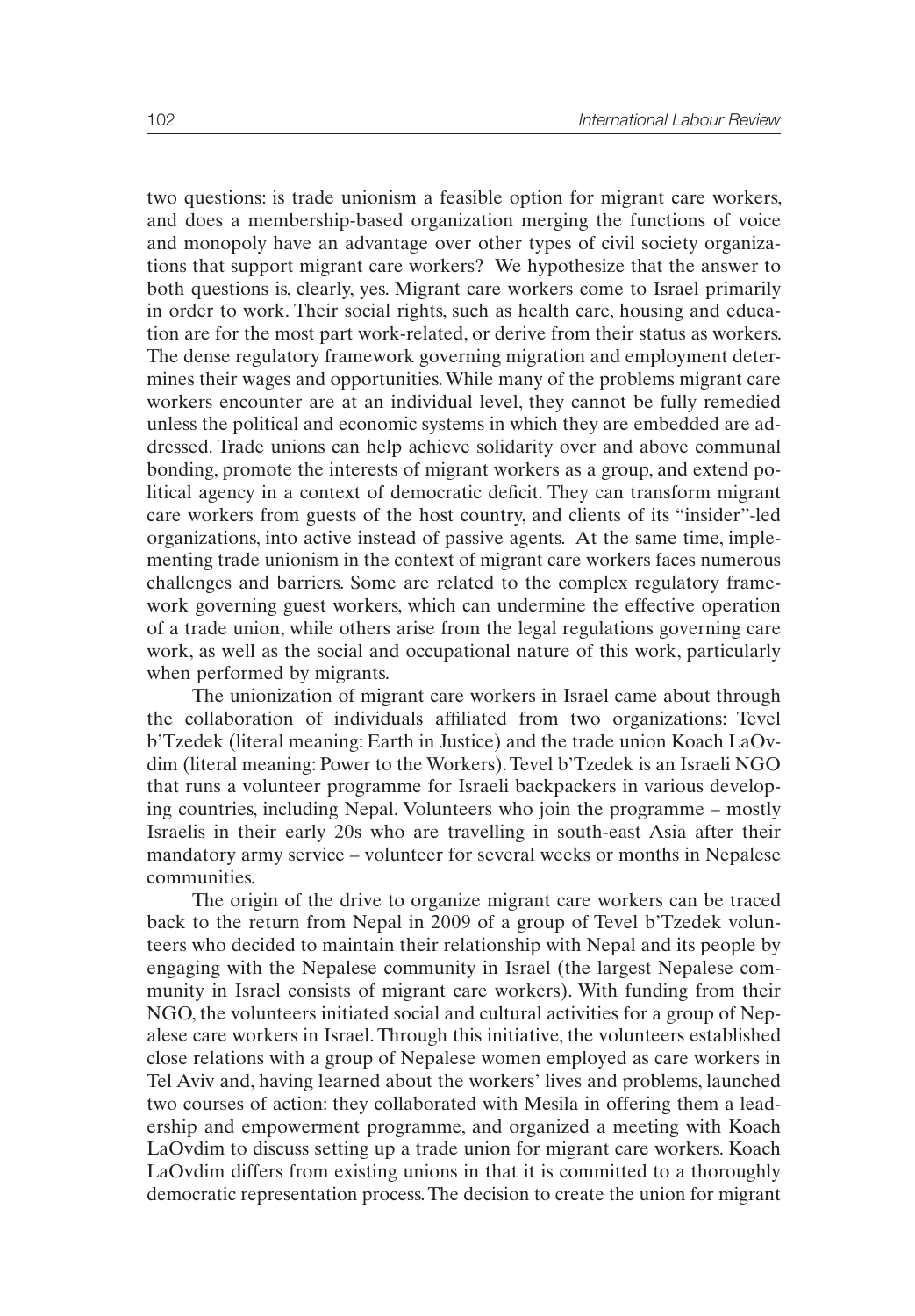care workers within Koach LaOvdim, and not within a larger, more established labour union like the Histadrut, stemmed from the volunteers' personal social network, political preferences and democratic vision. The migrant workers, who were familiar with the concept of trade unions from Nepal (Dahal, 2002), were in favour.

During the preliminary meetings, Tevel b'Tzedek volunteers discussed the goals of the planned union for migrant care workers with several Nepalese care workers, emphasizing the idea of solidarity and the need for collective action in order to achieve wide and far-reaching change in government policy and working conditions. At that preliminary stage, the idea was to recruit as many migrant care workers as possible. The Israeli organizers envisioned thousands of workers joining the union, enabling it to greatly improve their working conditions – using classic trade union tools such as strikes – and hopefully to reach a collective agreement that would govern the care industry. For practical reasons, the organizing drive was split into two branches – Tel Aviv and Jerusalem – which later adopted different views and strategic approaches to the organizing drive and to the objectives pursued.

The Tel Aviv branch organizers, and about 30 Nepalese workers who attended the initial meeting, decided to hold a recruitment event in September 2009 in a public venue in central Tel Aviv popular with migrant workers. While the event was relatively successful, attracting approximately 350 workers, only 50 workers joined the new Koach LaOvdim Caregivers' Union, paying annual membership fees of 120 new sheqalim (NIS), equivalent to approximately  $\epsilon$ 25.

Following the event, there were various attempts by the Tel Aviv branch to expand the scope of union membership and recruit workers from other migrant communities as well, especially Filipina workers, who are the biggest group of migrant care workers in Israel. The Filipino community in Israel is highly organized in community associations based on religious or regional affiliations; Koach LaOvdim organizers therefore approached the Federation of the Filipino Communities in Israel (FFCI), the umbrella organization for Filipino associations, but the federation was not interested in collaboration. As the months passed, the Tel Aviv branch failed to create leadership among the migrant care workers, leading to great reliance on the Israeli organizers, and was unable to significantly expand the Caregivers' Union membership base. The organizers were demoralized by the fact that, while they had expected to recruit huge numbers of workers to the union, they had only managed to recruit 70 members.

During the recruitment efforts, it became clear that the idea of belonging to a trade union was in itself not enough to attract migrant care workers, and that the union had to offer greater incentives to make the membership fees more palatable. Migrant care workers had very little time off and were reluctant to spend it on union activities; they had come to Israel in order to work and save, and had to be convinced that spending money on union membership fees would be to their benefit. Also, while perhaps dissatisfied with their working conditions, they viewed their time in Israel as a temporary experience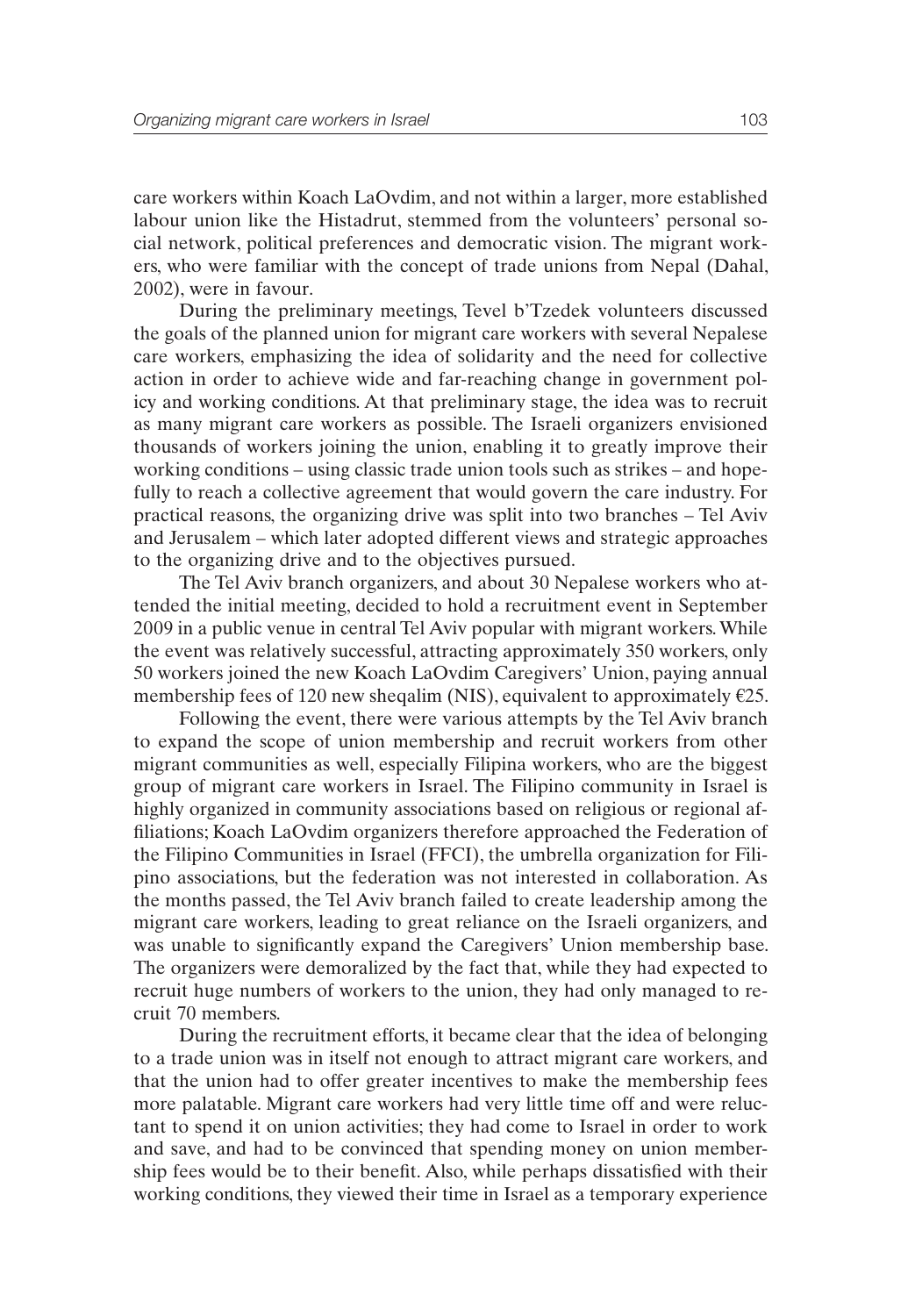and were reluctant to join a union that might threaten their job. Finally, to many workers it was not clear what the trade union could give them that their existing community or religious organization could not.

When Koach LaOvdim's attempts to recruit migrant care workers in Tel Aviv appeared to reach a dead end, the organizers decided to try two new strategies. First, represented by the established migrant workers' rights NGO "Workers' Hotline", they lobbied for the Ministry of the Interior to change the administrative procedure for migrant workers wishing to visit their country of origin. Under the existing "inter-visa" procedure, migrant workers had to obtain an intermediate visa to leave and re-enter the country, for which they needed their employer's permission. This meant that migrant workers were highly dependent on their employers' goodwill, and made it impossible for workers who were temporarily unemployed and waiting to find a new employer to fly home and then re-enter Israel. The lobbying was successful; permission for migrant workers to leave Israel to visit their country of origin can now be obtained from either their employer or from a private employment bureau.9 This was presented to the workers as a union victory, which convinced more of them to join the new Caregivers' Union.

A second strategy pursued by the Tel Aviv branch organizers was the establishment of a new workers' rights centre to complement the existing workers' rights centre operated by Workers' Hotline. The new workers' rights centre was staffed by volunteer law students who were not members of Koach LaOvdim. The idea was that all workers who approached the centre would receive assistance, regardless of membership, but that during their consultations, they would be invited to join the Caregivers' Union.

Since it opened in the autumn of 2009, the new workers' rights centre has not led to a significant increase in the number of union members. The main problems have been the high turnover of volunteers, their lack of professional expertise, and the fact that Workers' Hotline was much better known. For example, if a case required a lawyer's assistance, the worker was referred to Workers' Hotline; it was therefore easier for workers to go straight to the NGO themselves. In 2011, after some debate about whether a workers' rights centre was an effective and appropriate method for union operation and recruitment, the workers' rights centre run by Koach LaOvdim closed.

The Jerusalem branch of the Caregivers' Union took a different approach. In August 2009, Tevel b'Tzedek volunteers and a group of Nepalese workers began holding discussion groups on working conditions and the option of unionization. The discussion groups led to the creation of a small and dedicated group of migrant care workers from Nepal, Sri Lanka, India, and a few Filipina workers, who became committed to the trade union.

<sup>&</sup>lt;sup>9</sup> Ministry of the Interior, procedure 5.4.005, "Issuing an Intermediate visa to migrant workers that are legally in Israel and petition to go abroad and return to Israel" (4 August 2010).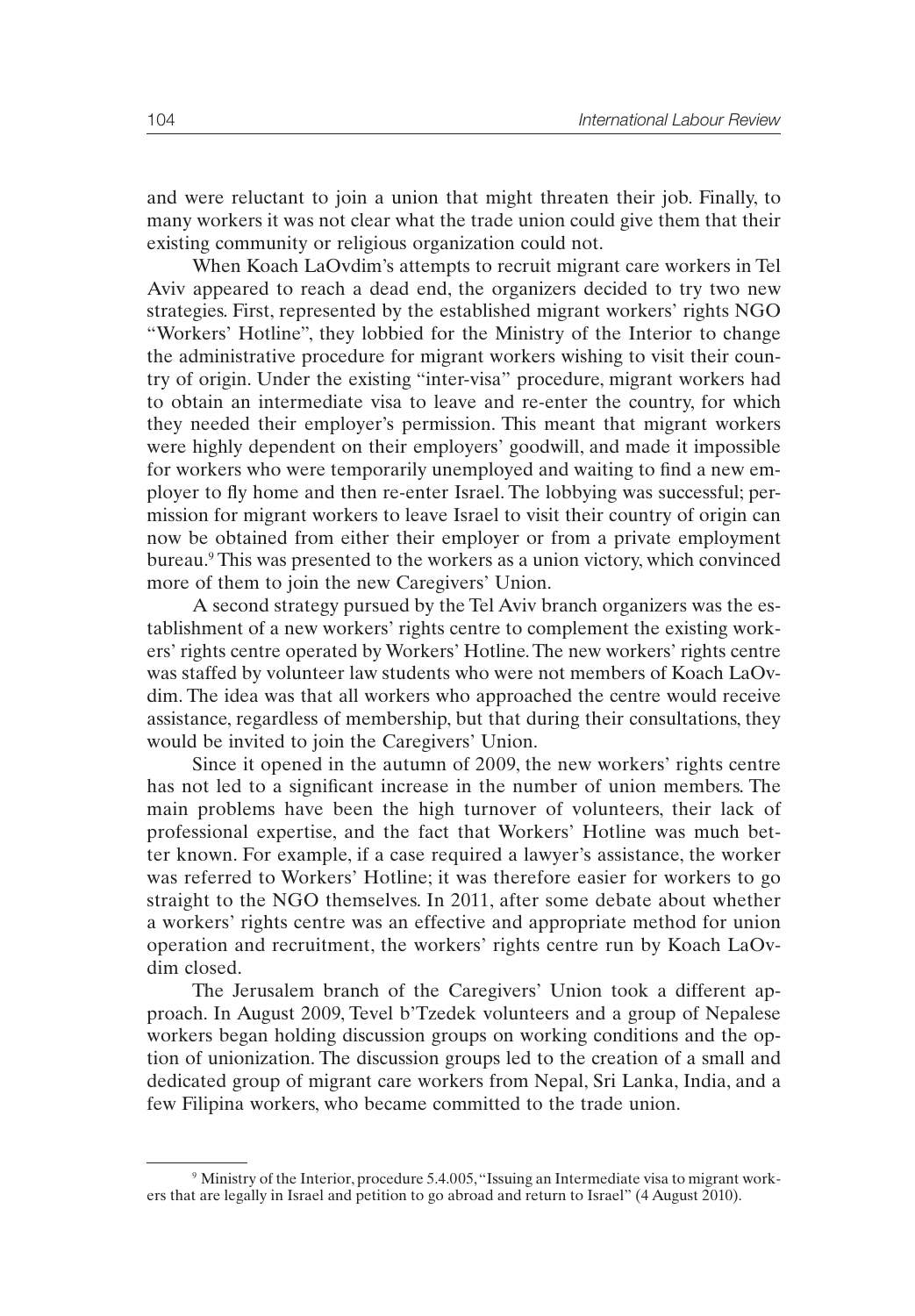Following a recruitment event based on the Tel Aviv branch model, which was similarly disappointing in terms of member recruitment, the Tevel b'Tzedek volunteers – who had now become the organizers of the Jerusalem branch of the Caregivers' Union – decided that the focus should not be on massive recruitment, but on building a community, encouraging self-leadership, and regularizing decision-making institutions. The idea was to ensure that the migrant care workers themselves would set the union agenda and take control of the union, making it possible for the Koach LaOvdim organizers to step back.

The organizers began their community-building efforts by offering a union leadership course for migrant care workers, during which the workers discussed and learned about organizing skills, workers' rights and first aid, and heard lectures from activists from Workers' Hotline and Physicians for Human Rights. Classes were held once a week for two months. Of the 30 workers who began the course in March 2010, only ten graduated. Since the course had not fulfilled its main goal of creating a strong leadership base, the organizers were unsure how to proceed; as a result, union activity decreased. The leadership course graduates pushed for the union to provide individual assistance to workers, in the same way as a workers' rights centre. However, the model of individual assistance that had been pursued in Tel Aviv was rejected by the Jerusalem organizers, who believed that a union should provide a different, more collective framework. This decision caused some tension between the workers and the organizers, and the future of the Jerusalem branch seemed unclear. After a period of uncertainty, the Jerusalem branch was revitalized, but keeping the leadership group active and holding regular meetings proved to be a challenge. Even the seemingly simple task of arranging the time and date of meetings was not always possible; workers would sometimes "disappear" for various reasons – they might move to a new apartment, change their phone number, or leave for a family visit in their country of origin. Even when information did manage to reach members of the leadership group, they were often unable to commit to meetings in advance: care workers' free time is limited to begin with, and contingent on their employers' schedules and needs. Compounding these logistical constraints, the group could not reach agreement on which goals to pursue, or the strategies for attaining them.

One of the ideas the organizers brought to the leadership group was to attempt collective negotiations with one care agency, which was affiliated with a private employment bureau. By now it had become clear that a collective agreement covering all in-home care work was an overly ambitious goal, since the organizational effort required for industry-level bargaining exceeded the union's capabilities. By contrast, a collective agreement with a single employer seemed possible, though even this strategy was risky, given the contradictory rulings of the Labour Court on the issue of whether a care worker's employer was the care agency or the care receiver. To achieve representation with a specific care agency, the union had to locate an agency with a single office located in Jerusalem, find out how many workers it employed, and convince at least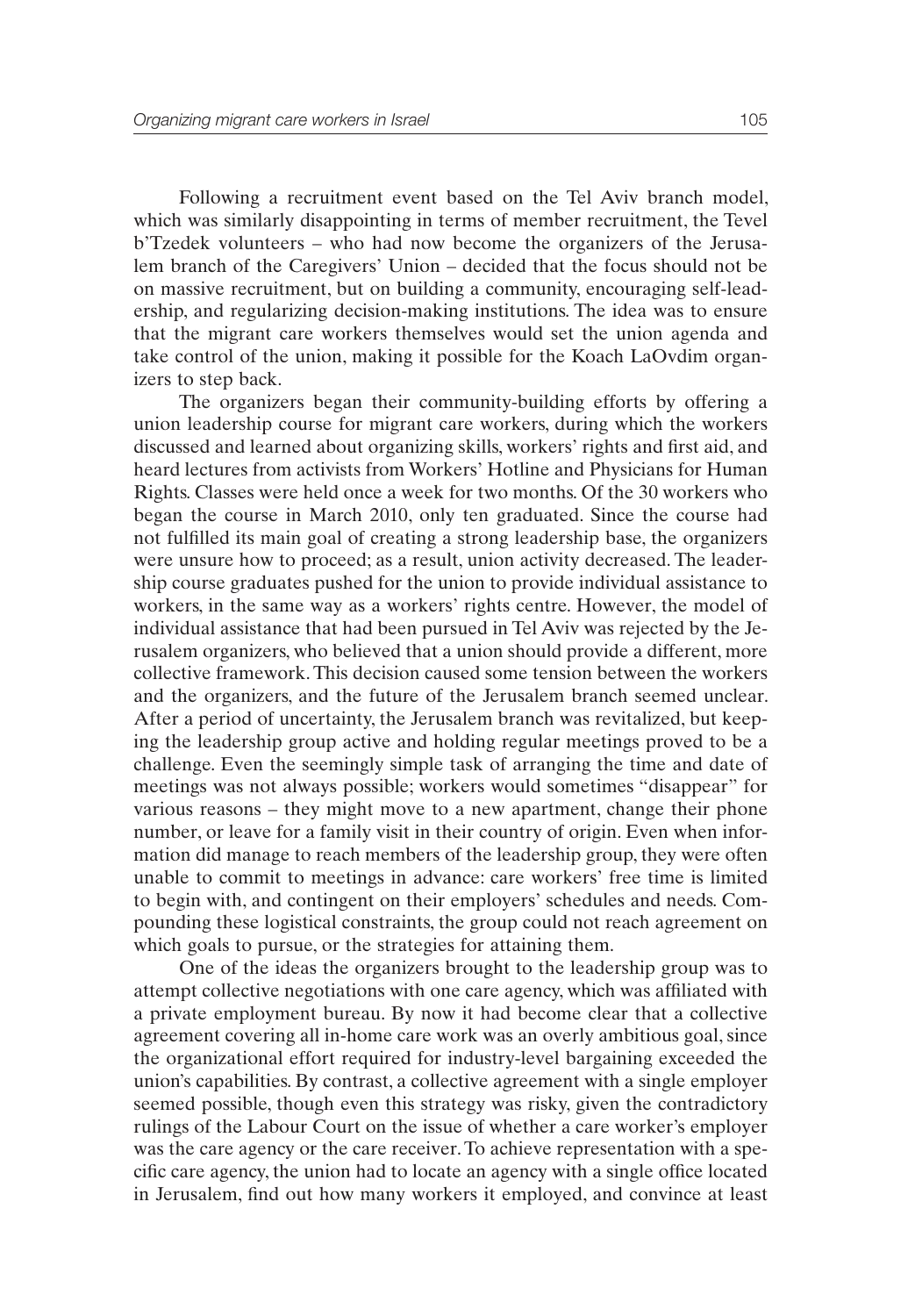a third of them to join the union;10 the union could then be certified as the exclusive representative agent, and would hold a legal right to demand collective bargaining, as well as strike.<sup>11</sup>

Some doubts about taking collective action were voiced by the care workers themselves. Some were concerned that bargaining with a care agency and, and even more so, going on strike might lead them to act against the interests of their direct employers – the care receivers. In addition, the union organizers discovered that recruiting workers for the objective of collective bargaining was technically difficult, since they were unable to find out who the agency's employees were, or how to locate and recruit them. Such mundane barriers eventually put a stop to the effort to pursue "traditional" union activity.

In an attempt to offer value added to union members by providing services that differed from those offered by workers' rights centres but still addressed individual members' problems at work, Koach LaOvdim introduced a mediation and conflict resolution course. Drawing on previous attempts by Workers' Hotline to foster mediation between employers and care workers, the union organizers set out to train care workers and their leaders to act as mediation facilitators who would assist workers in the mediation process. In the course, participants learned about workers' rights, and the theory and practice of mediation, and received tools for providing effective support and guidance to their peers. The first course was completed in 2011, with ten participants graduating. However, the attempt to encourage mediation, and involve mediation facilitators in the process, remained embryonic.

The bylaws of Koach LaOvdim require all workplaces organized by the union to have democratically elected representatives. The Caregivers' Union was no exception, and the Jerusalem branch organizers encouraged the care workers to hold elections in order to comply with the trade union's democratic ethos. The elections took place in late 2010. There were seven candidates, four women and three men, running for seven seats. This was the core group of activists who had taken part in the leadership course and the mediation programme. The organizers feared that the lack of real competition would reduce interest in the elections, but they were proved wrong. During the two days in which the elections took place, the candidates made great efforts to convince workers to come and vote. The result was a significant increase in union membership, from 80 to 132 workers. The seven candidates who ran for office were elected.

The union's elected leaders share a number of characteristics. Most are from a middle-class background, hold academic degrees, and were employed at the time in a live-out arrangement; others lived with employers who allowed them to carry out union activities. They have all been in Israel for

<sup>&</sup>lt;sup>10</sup> According to the Israeli Collective Agreements Law (1957) sections 2–4, for a trade union to gain the exclusive right of representation of workers in a single workplace it needs to show that one-third of the workers in the bargaining unit are members of the union.

<sup>&</sup>lt;sup>11</sup> Section 33(h)(1) of the Collective Agreements Law (1957); National Labour Court 64/09 *Koach LaOvdim – The Jerusalem Cinematheque* (2 July 2009).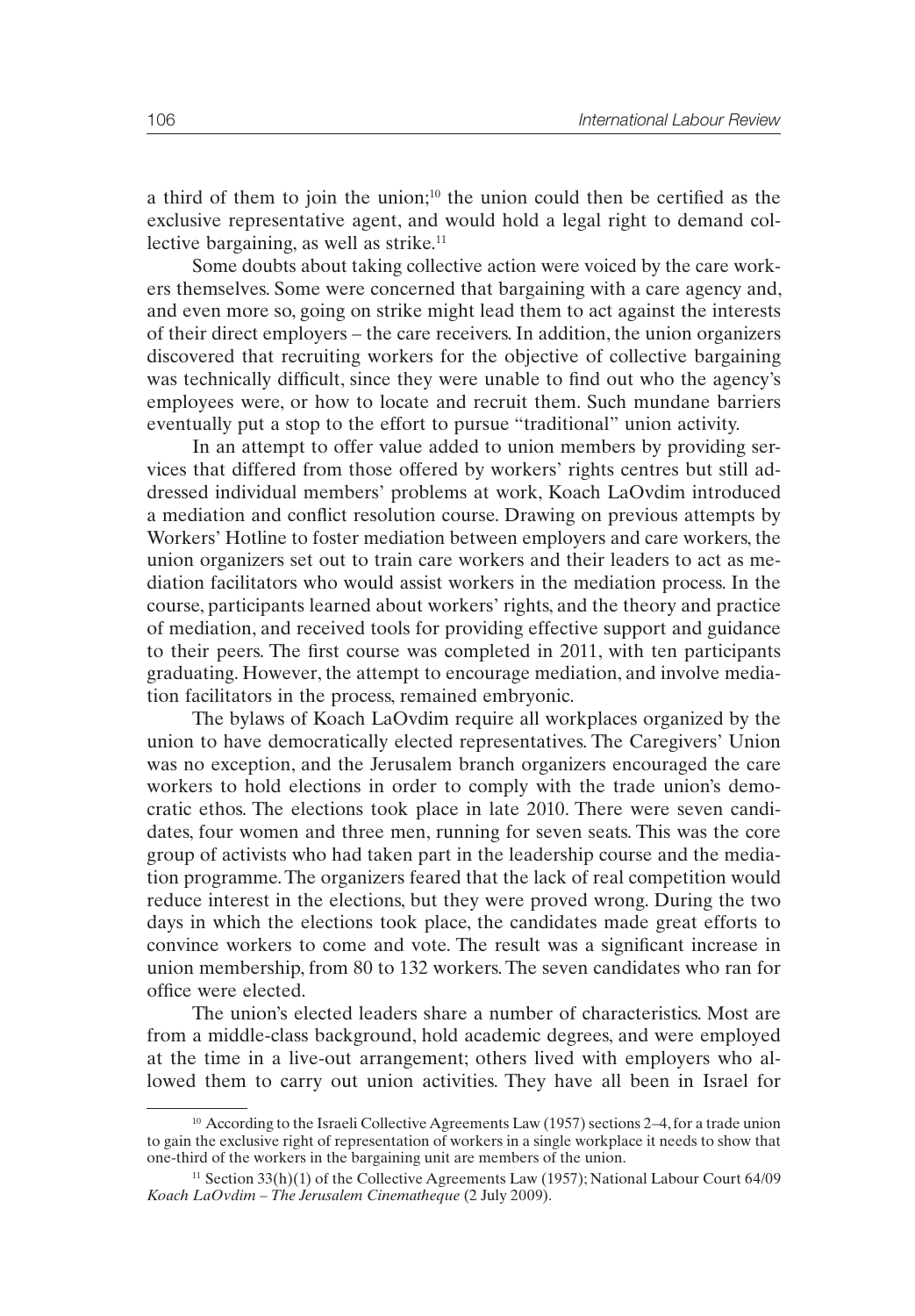several years, and their employment situation is flexible enough to allow them to dedicate time to the union.

After the elections, the elected representatives began to meet regularly. They drew up a "constitution" setting out the union's long- and short-term goals; participated in parliamentary meetings in which they voiced – for the first time – the interests of migrant care workers before the Israeli legislature; represented workers in conferences; participated in Koach LaOvdim's general assembly, meeting Israeli workers' representatives from other industries and workplaces; and took part in demonstrations against the restriction on market mobility that was introduced into law in 2011. The representatives also became an important community resource; other workers, who were union members, now turned to the representatives with individual problems, to which they found solutions. To formalize their future activities, the elected representatives created three subcommittees, dealing with mediation and conflict resolution, workers' health, and lobbying for policy change, respectively.

The ultimate objective of the Jerusalem branch organizers was to take a step back and let the workers themselves take the lead, set the agenda, and establish authority. For example, one of the first goals set by the newly elected representatives was to lobby to extend the duration of employment visas in Israel. Currently a care worker's employment visa is granted for a five-year period. One of the main reasons workers want to extend the visa duration is to enable them to save and remit, after covering the high recruitment fees they pay in the country of origin in order to come to Israel. Many of the Israeli organizers were not in favour of extending the visa duration, because all it meant was that the arbitrary cut-off point for terminating the visa would merely be postponed, and even higher recruitment fees charged, as had been the case when the visa duration had been extended before. After much discussion, the elected representatives opted to set the extension of the visa duration as one of the union's primary long- and short-term goals. This required the Israeli organizers to take a step back and acknowledge that giving workers a voice could result in the union developing in directions the organizers had not envisioned and did not necessarily aspire to.

After a peak of activity following the elections – including the care workers' involvement in protesting against the 2011 amendment to the Entry into Israel Law, which restricted workers' mobility – the care worker union's activity subsided again. The passage of the amendment they had fought against discouraged the workers. Furthermore, some of the elected representatives became unavailable for union activities because their employment situation had changed or they had to return to their country of origin when their visa expired. These changes significantly weakened the core leadership. Furthermore, the Israeli organizers' situations also changed, with some of them graduating from university or moving to other projects. The Jerusalem branch is still active, but is looking for a way forward: it is seeking to both rebuild the core group of migrant workers and recruit new, committed Israeli organizers. Owing to the difficulty of pursuing a collective agreement, the Israeli organizers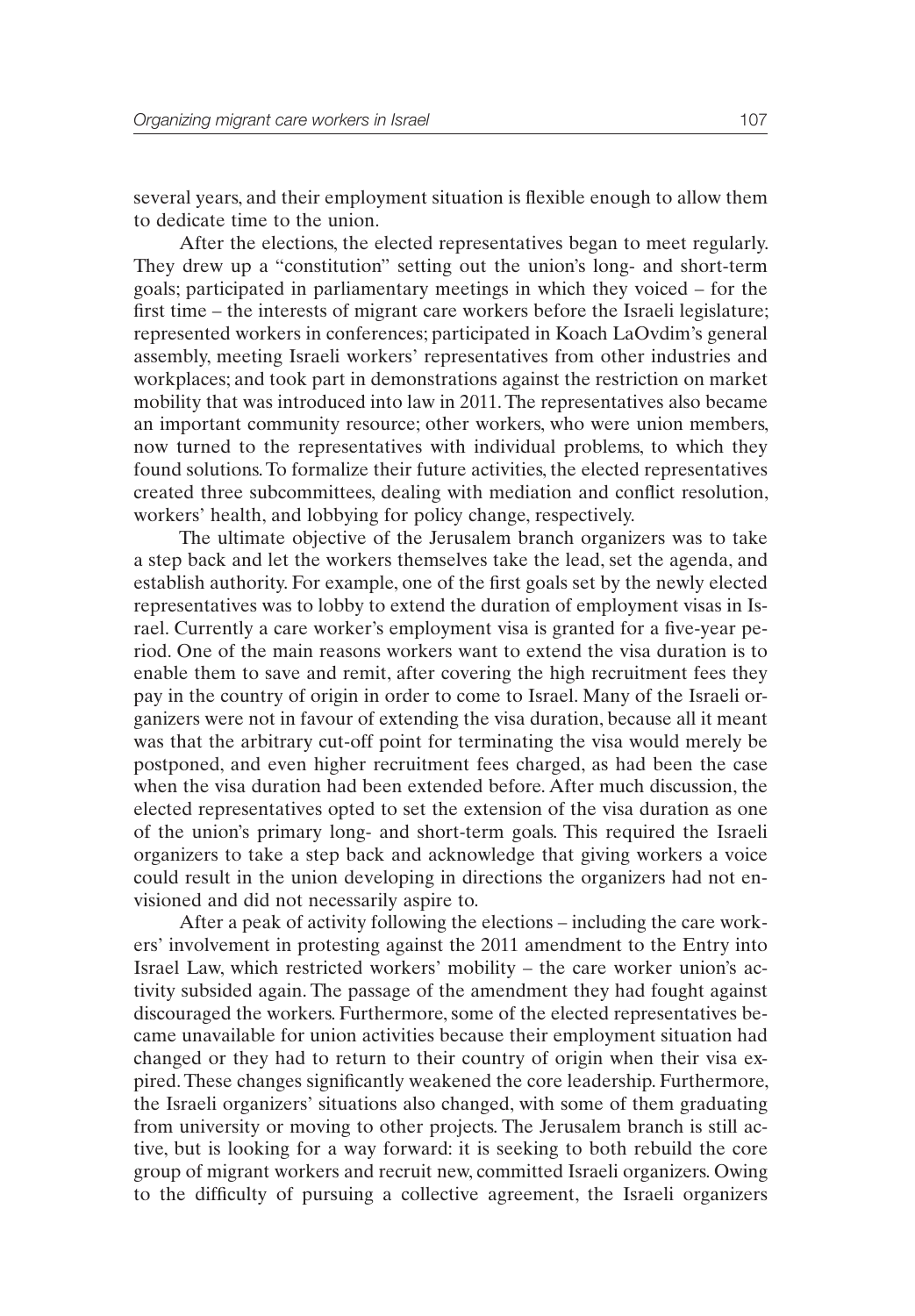are now contemplating two alternative options: pursue change through negotiation with the Government over the working conditions of migrant care workers, or join a class action suit initiated by a group of elderly care receivers against the share kept by care agencies of the benefits allocated under the National Insurance Institute's long-term care programme. The branch is also trying to reinvigorate its community activity and outreach.

# The potential role of trade unions, and lessons learned from the case study

At the outset we posed two questions. First, is trade unionism a feasible option for migrant care workers? Second, does a membership-based organization that combines the aspects of voice and monopoly have an advantage over other kinds of civil society organizations serving the interests of migrant care workers? The case study describing the organizing drive by Koach LaOvdim can be used to provide some answers to these questions. Some are based on the specific aspects of the migrant care workers' union, and some on more general observations drawn from the case study.

One of the important specific aspects is that the organizing drive was a grassroots movement, although the "grassroots" in question were those of the Israeli organizers, not the migrant care workers themselves. What was striking in the interviews was the passion of the idealistic young activists turned organizers, motivated by both class consciousness and their experience as volunteers in Nepal. They identified with Koach LaOvdim's mission and currently, as students at prestigious Israeli universities, view themselves as part of the union. Koach LaOvdim is not a typical union, however. It is a new, relatively decentralized union that was established in 2007 as an alternative to traditional Israeli trade unions, which are perceived as large, bureaucratic, not sufficiently democratic, and lacking in their outreach to low-wage workers. Nor is the organizing drive itself typical, in terms of its connection with the workers, the large number of organizers involved, and the fact that the mission and strategies of the migrant care workers' union were not those of the typical employer-employees collective bargaining method. The organizing drive is therefore inspiring, on account of the youth and motivation involved, but is hardly characteristic of trade unionism worldwide.

The specific characteristics of the migrant care workers' union give rise to certain problems. The newly established union is still in its infancy and has not yet mastered the full gamut of practices that prevail in the Israeli industrial relations system. The fact that it has not yet entered the sphere of State- and industry-wide bargaining, and does not exert significant influence on political agents, may be both a source of strength and a limitation. We began the study of the organizing drive at a rather early stage, in which it is difficult to expect or assess "hard" outcomes. While the organizing drive's attempt to break new ground, experiment with different strategies (as demonstrated by the distinct paths taken by the two active branches), and take time to nurture the active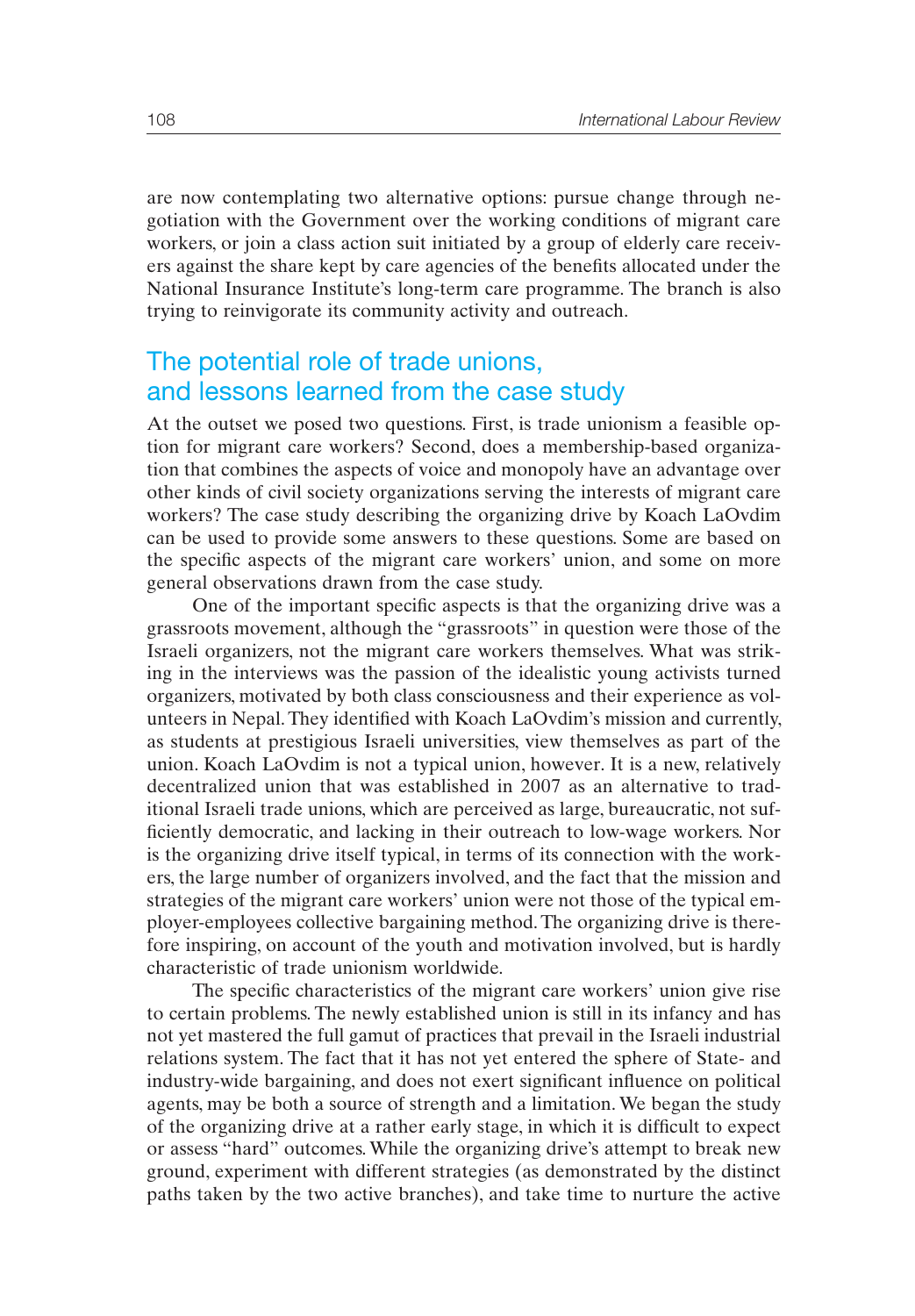leadership of the migrant care workers themselves is part of its appeal, it is also no doubt a source of difficulty. One of the challenges involved is to secure the ongoing support and commitment of the care workers and the Israeli organizers. The role of the Tevel b'Tzedek alumni, and the personal relationships they have forged with the care workers, are crucial and will remain so in the coming years, until the care workers' union matures and regularizes its institutions and activities.

There are a number of more general observations that can be drawn from the case study. There is a good reason why large, mature trade unions did not promote the organization of migrant care workers to begin with: the intense effort involved makes it an unattractive project for large unions, which seek the best allocation of resources in terms of cost/benefit. In addition, the position of migrant care workers in the Israeli economy means that a relatively radical outlook is required on the part of the trade union. The presence, wages, immigration constraints and instrumental position of migrant care workers in Israeli society serve the interests of the State, the Ministries of Finance and Welfare, the middle-class families who rely on their work, and other employers who rely on a flexible Israeli workforce made possible by the presence of care workers at home (Mundlak, 2012; Mundlak and Shamir, 2011; Shamir, 2010). The price to be paid for advocating for migrant care workers is therefore higher than the mere cost of the organizing drive, which is already high. Any attempt to improve the lot of these workers is perceived as being at the expense of groups of Israeli society "insiders", and may therefore carry a high political pricetag.

The problems of the organizing drive described in the case study reflect the findings of similar organization drives; indeed, at a certain level of abstraction the problems reported seem to transcend national variances (Boris and Klein, 2006; Delp and Quan, 2002; Schwenken, 2003; Smith, 2000). What the organizers envisioned in the initial stages was a typical trade union. Low membership costs and the promise of delivering collective action were expected to attract many workers who encounter day-to-day problems associated with their work. Pooling together their little power as individuals would give them leverage to improve their lot; the idea was that, drawing on the power of the threat to strike and the legal right to collective bargaining, they would be able to negotiate better working conditions and politically influence the system with regard to a number of important issues, including visas, health care and statutory regulations concerning their work arrangements. The organizers had a vision of migrant care workers as an international and diverse group, pulling together in solidarity, calling for change and striking against their employers. When it came to transforming that vision into practical strategies, however, numerous barriers arose. The barriers fell broadly into two categories: those arising from the occupation and alienage of migrant care workers, and those arising from legal and industrial factors. We will now consider these barriers, and how they call for a rethinking of the traditional role of trade unions when it comes to organizing migrant care workers.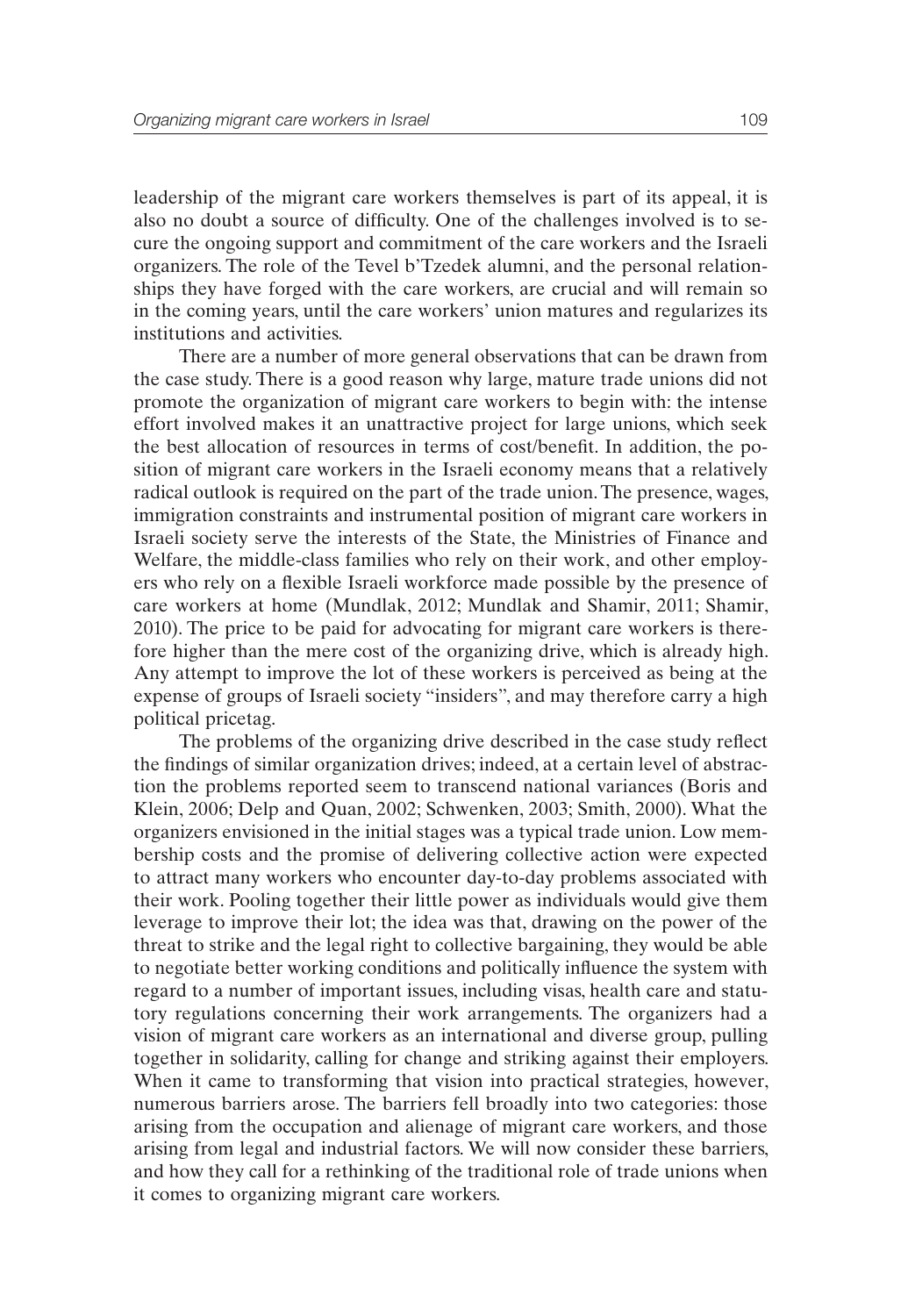## *Barriers arising from the occupation and alienage of migrant care workers*

There are several barriers arising from the occupation and alienage of migrant care workers, which start at the most mundane level. First, in-home care workers are largely isolated from their peers (Delp and Quan, 2002). Gathering workers together for the purposes of recruitment, as is done in an industrial plant for example, is a challenge in itself, but is considerably more difficult in the case of dispersed workers. The status of alienage also has an effect on workers' cost–benefit calculations; the problem is not necessarily rooted in membership dues, but in fear of reprisal and the implications of being identified as a "troublemaker" by their direct employer (the care receiver and his or her family), care agencies or the immigration police, especially considering the financial risk many of the workers have undertaken in order to have the opportunity to work in Israel.

Migrant care workers have more to lose than other workers attempting to unionize. Many of them view their presence in Israel as temporary, even if this temporary situation may end up lasting for many years, and their primary interest is to maximize their income and avoid the worst-case scenario of deportation. Their aversion to risk is so strong that they will settle for what they have rather than dare to bring about change, the results of which are unknown. It is therefore not surprising that the care worker leaders were relative veterans in Israel, some of whom intended to return home in the near future, with others having managed to obtain a lucrative position with more flexible and secure working conditions and schedules.

Moreover, some migrant care workers perceive their stay in Israel as being based on a quasi-contractual arrangement, in which they get what they signed up for. When they consider the advantages and disadvantages of working in Israel in comparison to the alternatives offered in other countries, such as the Gulf States, or to their options in their countries of origin, they may conclude that their situation in Israel, while far from perfect, is better than the alternatives. Consequently, they have difficulty in "naming" the problems they encounter; in "blaming", since they perceive the institutional arrangements as a given, and do not necessarily hold their direct employers responsible; and in "claiming", since they see themselves as aliens who must find their way through the intricate labyrinth of the administrative and legal systems (Felstiner, Abel and Sarat, 1980). The barriers to "naming, blaming and claiming" are particularly difficult in regard to the care workers' immediate employers – the care receivers – because care workers' work ethics and commitment undermine their perception of wrongdoing by others and their willingness to blame and claim (Hale, Barrett and Gauld, 2010, pp. 93–108).

A final barrier relates to the community structure of migrant workers generally, and care workers in particular. The strong communities and networks that migrant workers develop are often based on their country of origin (Parreñas, 2001). Communities and individuals tend to compete with one another for work opportunities, and in related areas of scarcity such as housing. There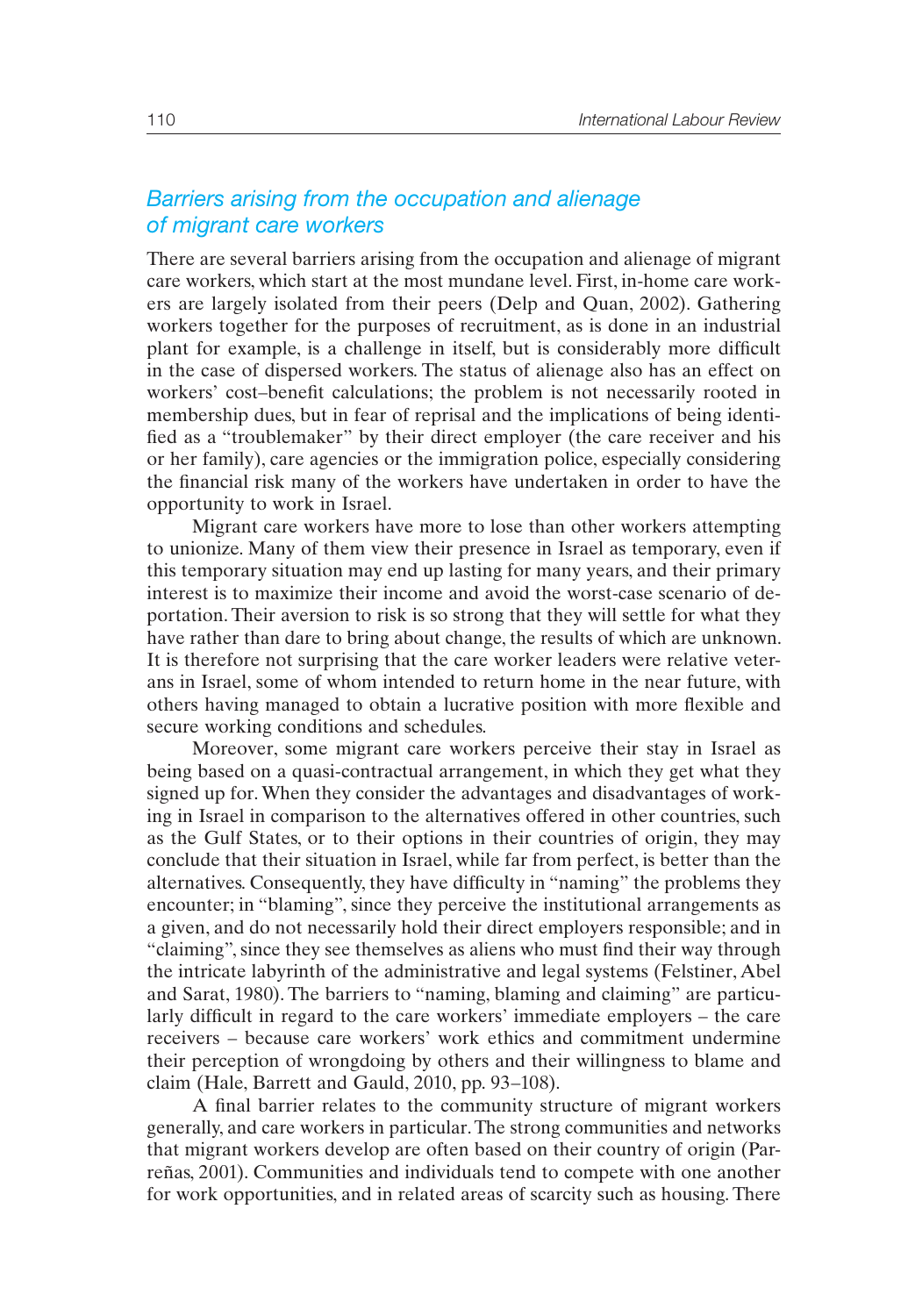is a tension between the call for solidarity and the boundaries of competition and exclusion that govern the communities. In our case study, Koach LaOvdim's membership base was mostly comprised of "minority" groups within the migrant worker community in Israel, from Nepal, Sri Lanka, and India. Recruiting Filipina workers, who make up the large majority of care workers in Israel, was only partially successful. We surmise that this is because the Filipino community is better organized, with a variety of strong and active community- and church-based organizations, as well as strong ties to their embassy in Israel. Furthermore, in Israel's ethnically segmented care work market, the Filipina workers are the group of workers most in demand. Relying on their own community resources and somewhat greater market power, the Filipino workers in Israel did not want to join a "minorities" union. The fact that the organizing drive succeeded in bringing together workers from India, Sri Lanka, Nepal and the Philippines can only be attributed to the extraordinary efforts of the organizers (Israelis and care workers alike).

### *Barriers arising from legal and industrial factors*

Beyond the problems associated with care work itself, and the characteristics of the care worker community, the case study also illustrates a host of legal and industrial factors that inhibit the realization of the trade union vision. There are three possible levels of unionization, each of which raises different problems. The first, immediate level of unionization is that of the household, i.e. the care receivers, whom case law generally considers to be the primary employer. However, as long as the household "workplace" has only one worker, there is no real possibility of engaging in collective action. This problem has haunted the organization of in-home care workers – whether under a guest workers immigration regime or not – wherever it has been attempted (Boris and Klein, 2006). Comparative studies suggest that where unionization has succeeded, it has required creativity and innovation, political pressure, and broad coalitions between care receivers and care providers, and ultimately legal and institutional change as well (ibid.; Delp and Quan, 2002; Rhee and Zabin, 2009).

A second, intermediate level of unionization is that of the agency, i.e. the care agencies or private employment bureaux, which employ large numbers of workers and can therefore potentially serve as the site for collective action. The problem at this level, however, is the more general problem of enterprise bargaining. Agencies operate in a competitive environment; targeting one establishment instead of engaging in industry-wide collective action could therefore significantly degrade that establishment's competitiveness. Such organizing attempts in other sectors of the Israeli labour market have encountered strong anti-union animosity, giving rise to union-busting strategies (Mundlak et al., 2013). If such strategies are readily used in large industrial and service corporations that employ Israelis, how much more forcefully are they likely to be deployed against the organization of migrant care workers? At the same time, the logistics of such attempts are even more complicated than for regular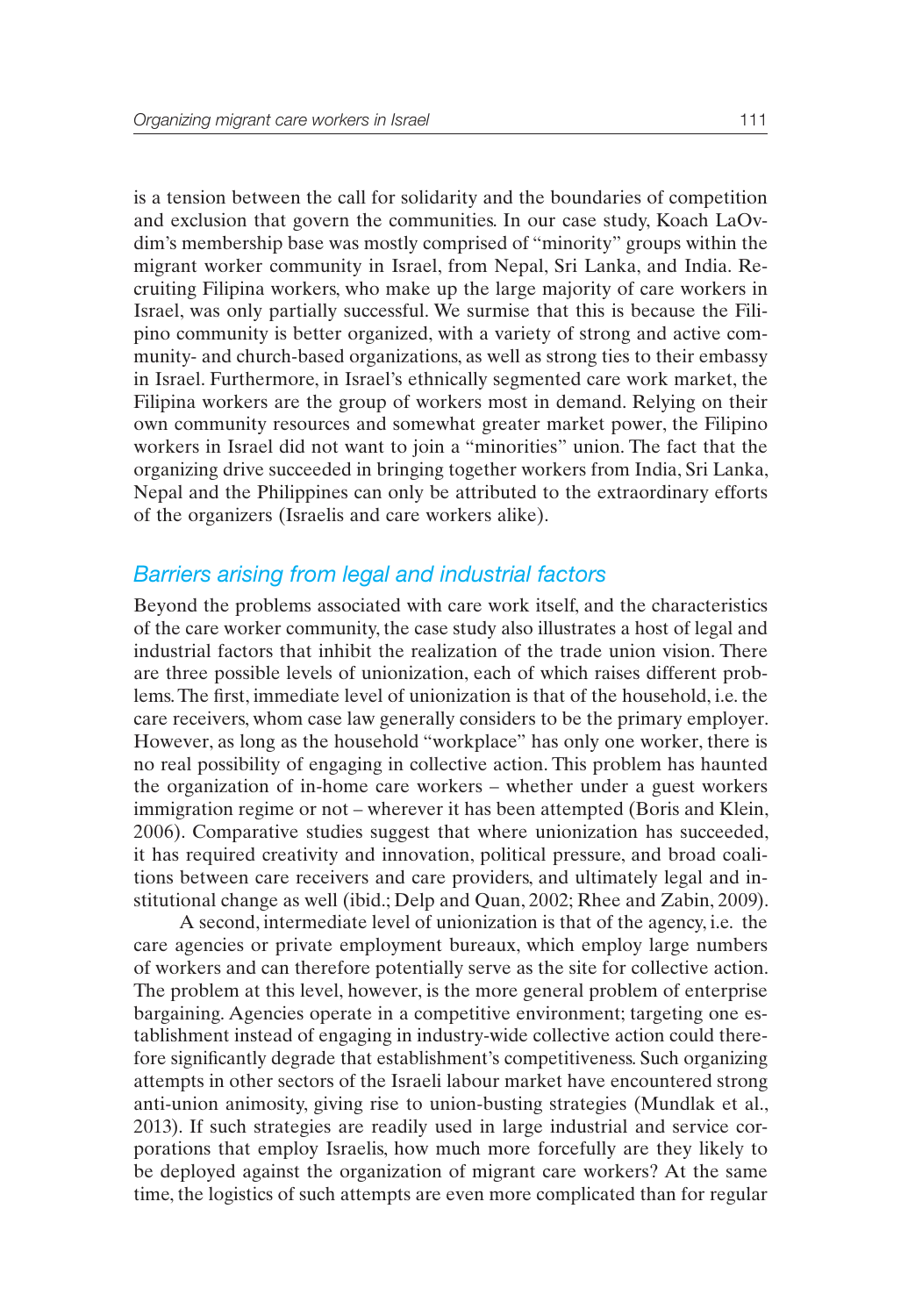attempts at enterprise bargaining; it is difficult to even identify migrant workers, since they do not work on the agency's premises. Gathering workers together to discuss the possibility of setting up a union, and to forge a sense of solidarity, is problematic for the reasons outlined above, and it is more difficult to address the workers' sense of insecurity and fear of acts of vengeance.

A third, more ambitious level of unionization is that of the relevant industry. Collective bargaining is for the most part effective when it encompasses an entire industry rather than just small segments of it. The advantages of industry-wide bargaining are that it depersonalizes collective action, and reduces both the risk of an individual employer having to shut down and that of retaliation against individual employees. This strategy runs into two problems. First, it detaches collective bargaining from the political agency of each worker, contrary to the grassroots ethos of organizing migrant care workers and granting them a political voice. Second, industry-wide bargaining requires a large union, with the political clout to forge economic and political compromises. Large unions, however, have strong incentives to avoid such bargaining. Evidence from other countries suggests that one way to overcome these problems is to build an alliance between the grassroots organizers and an established trade union, thus exploiting the comparative advantages of both (ILO, 2010, pp. 79 and 84). Not all veteran unions are alike; some have succeeded in devising innovative methods of integrating grassroots organizing within their activities, while others are more resistant to change. Two promising examples of large trade unions that have invested in organizing migrant care workers, despite the immediate costs, are Unison in the United Kingdom, which is advocating for the active participation of migrant workers in the union,<sup>12</sup> and the organizing drive by the Service Employees International Union (SEIU) in California. The latter's strategy was based on broad coalitions with associations of the elderly and persons with disabilities, thus ensuring that it would not be perceived as going against the interests of these groups (Boris and Klein, 2006).

This is not the place to explicate the many technicalities of Israeli labour law, but the rules on bargaining units and exclusive representation mirror the abovementioned problems. Consequently, promoting collective action raises many difficult legal questions, such as who the employer is or what the relevant bargaining unit is. Such questions must be resolved in the courtroom, on the basis of intensive legal intervention. Such litigation is costly and carries the risk of deflecting the organizational energy away from its political grassroots into the sphere of technical and professional legalistic considerations.

There is little leeway for negotiation at all three bargaining levels – household, agency and industry. Trade unions operate against the backdrop of a market economy and seek to change the allocation of power and resources in the marketplace. The employment of migrant workers is heavily constrained by a dense, polycentric regulatory system that leaves very little room for

<sup>12</sup> See: http://www.unison.org.uk/acrobat/B4847.pdf [accessed 15 December 2013].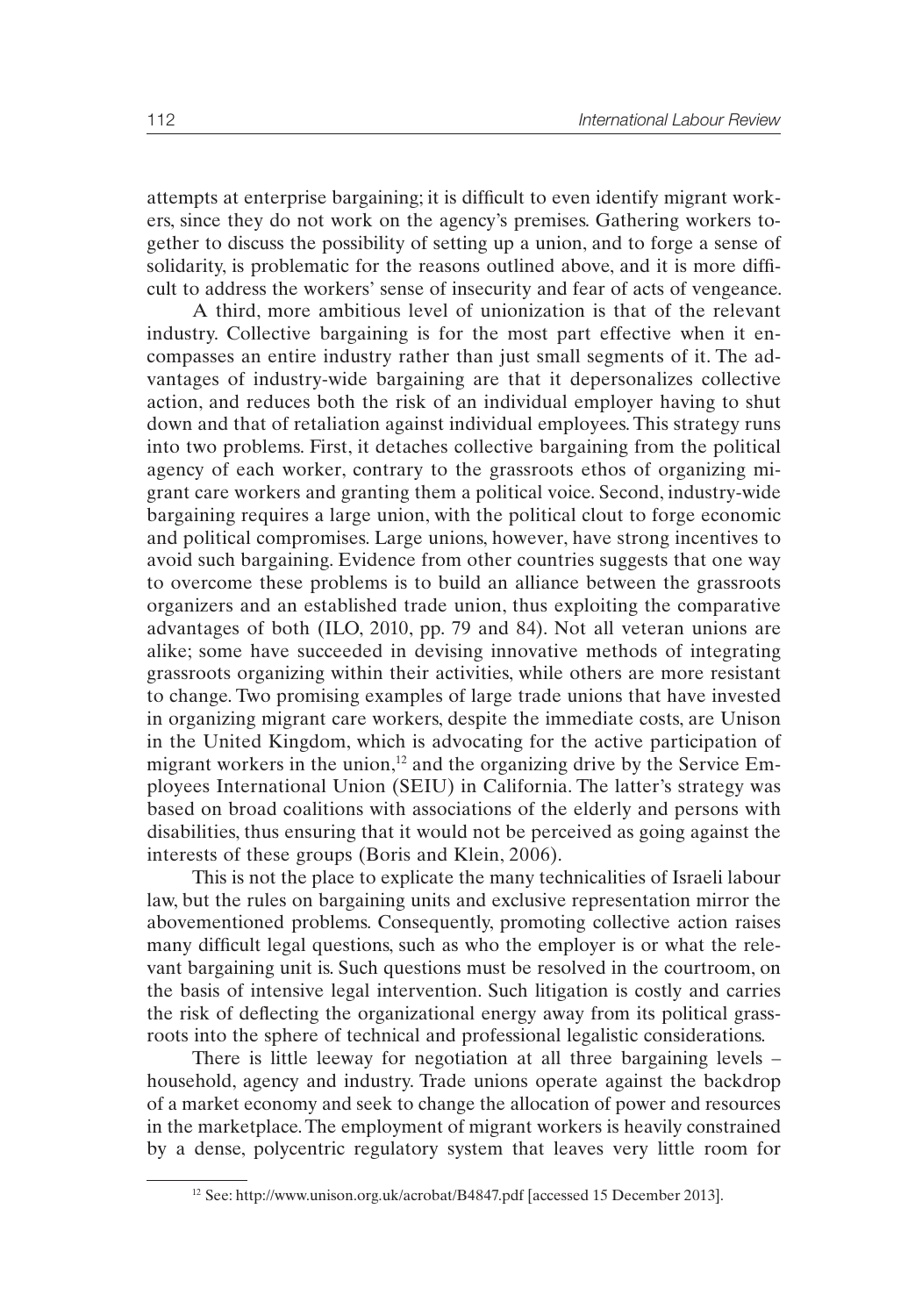manoeuvre. For example, wages are determined by the National Insurance Institute provisions on care hours; overtime (or lack thereof) is determined by statutes and case law; the duration of employment contracts is influenced by migration law; and even the number of agencies, the number of workers they are allowed to register, and the number of care receivers they cater for are all prescribed by various administrative regulations. Consequently, the main addressee of the trade union's claims is the State. A possible alternative to identifying a market employer is to pressure the State into taking responsibility as the "employer" for the purpose of union bargaining, as has been done elsewhere (Boris and Klein, 2006; Rhee and Zabin, 2009). However, in Israel, the State has crafted the complex regulatory structure precisely in order to avoid such responsibility, both distancing itself from the employment of care workers and diversifying the actors involved so that no particular signatory can be assigned sole responsibility. The union's greatest strength, which is its ability to intervene in market-based negotiations, is thereby diluted.

### *Rethinking the role of the trade union*

Given the above set of constraints, it is necessary to reconsider the traditional view of the role of trade unions – i.e. their power to strike and engage in collective bargaining – when it comes to organizing migrant care workers. Let us return to the question that was posed earlier: given the constraints, what can a trade union provide, in its attempt to integrate voice and monopoly, that the web of separate voice- and monopoly-based organizations, interacting and working together, cannot? Despite the many challenges that the unionization of migrant care workers may face, our view is that the case study illustrates the unique importance of unionization as a method of giving migrant care workers voice in a political context. Admittedly, there are other organizations in which workers have an active voice, but these focus on intercommunity activities. For organizations such as workers' rights centres, migrant care workers are first and foremost clients. Admittedly, there are other options for giving migrant care workers voice in political contexts where the workers themselves set the agenda and take the lead. One example is the British case of collaboration between the self-help group Waling-Waling, in which migrant domestic workers are active, and the campaigning organization Kalayaan, in which advocacy organizations and academics limit their role to that of counseling (Schwenken, 2005). Yet such institutional arrangements are still rare in most workers' rights centres. Moreover, the power of migrant workers in non-union settings is curtailed for two cumulative reasons. First, while NGOs sometimes give workers voice in the political sphere, their institutionalized power is usually weaker and more limited in comparison to the coercive power, rights and privileges granted to labour unions by labour law (Rivchin, 2004; Smith, 2000). Second, while NGOs are often attentive to the needs of workers, a trade union – in its capacity as a membership-based association – forces organizers to relinquish their control over the agenda and let the workers decide.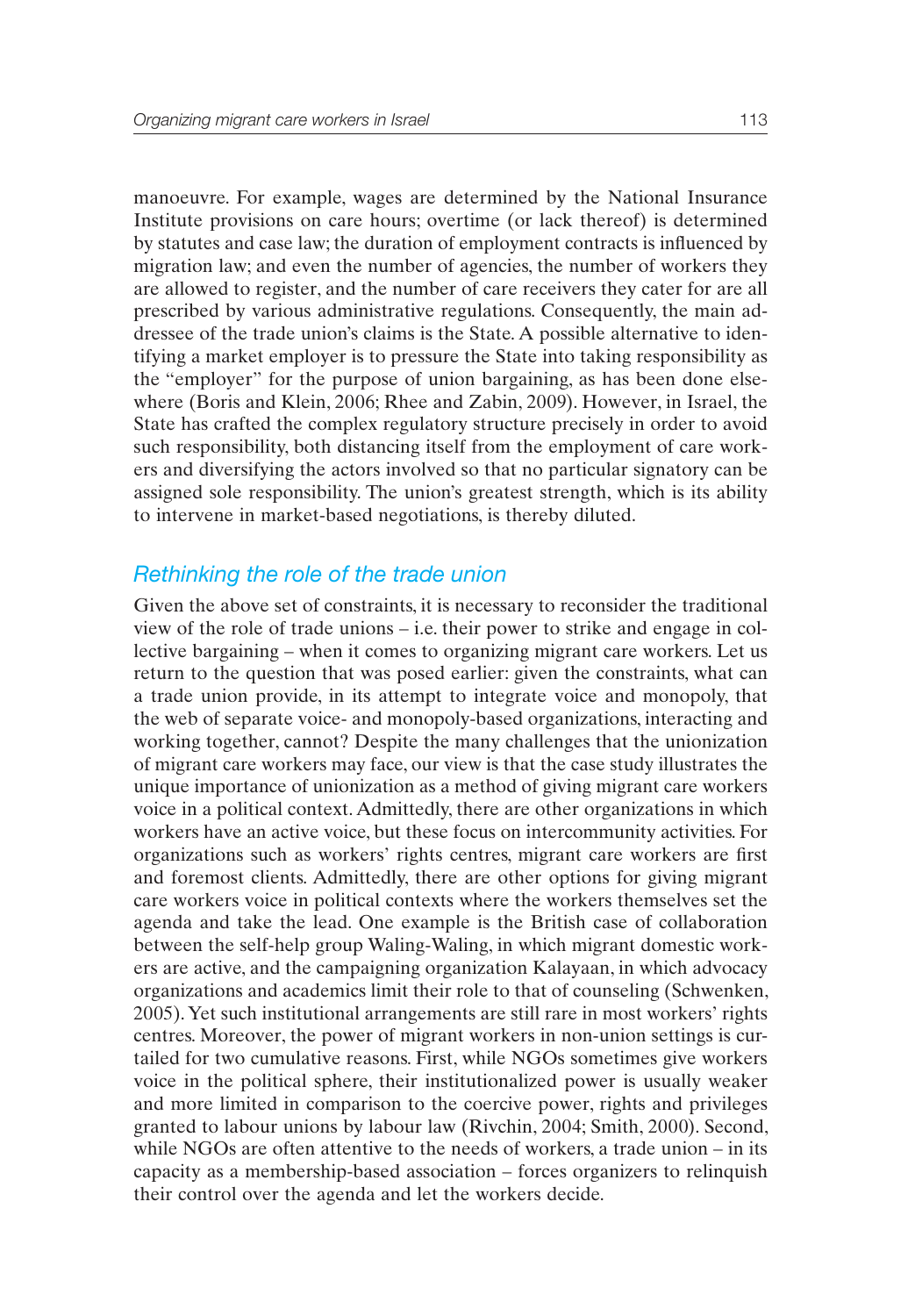# **Conclusion**

Given that the Caregivers' Union is in its infancy, it is impossible to predict whether it will be able to overcome the obstacles encountered. The establishment of Koach LaOvdim as a grassroots democratic union has transformed Israeli industrial relations in the short time since it was founded in 2008. Even if traditional trade union activities such as collective bargaining and strikes have failed to materialize, the mere concept of a trade union – membership-based, granting both voice and monopoly – has not been rendered redundant by existing civil society organizations, nor is it likely to by others to come. A trade union, even if only partially effective under the current circumstances, makes sense as part of the web of organizations in that it gives workers a unique voice. Interacting with other organizations, trade unions can also contribute to assembling a package of benefits that makes membership attractive despite the cost. Through organizing drives such as the one described in the case study, a trade union can – under the auspices of labour law and freedom of association – provide a singular venue for democratically asserting the voice of migrant care workers. Given that full participation for migrant workers – in the form of the right to vote, be elected, and join a political party, at either the State or municipal level – seems politically impossible in Israel today, centering political voice in a trade union is of particular political importance.

#### **References**

- Ajzenstadt, Mimi; Rosenhek, Zeev. 2000. "Privatization and new modes of State intervention: The long-term care programme in Israel", in *Journal of Social Policy*, Vol. 29, No. 2, pp. 247–262.
- Ayalon, Liat. 2010. "Foreign home care workers in Israel The role of human rights organisations", in Kirsten Scheiwe and Johanna Krawietz (eds): *Transnationale Sorgearbeit: Rechtliche Rahmenbedingungen und gesellschaftliche Praxis*. Heidelberg, VS Verlag für Sozialwissenschaften, pp. 277–288.
- Bartram, David, V. 1998. "Foreign workers in Israel: History and theory", in *International Migration Review*, Vol. 32 (Summer), pp. 303–325.
- Blackett, Adelle. 2004. "Promoting domestic workers' human dignity through specific regulation", in Antoinette Fauve-Chamoux (ed.): *Domestic service and the formation of European identity: Understanding the globalization of domestic work, 16th–21st centuries*. Bern, Peter Lang, pp. 247–276.
- Boris, Eileen; Klein, Jennifer. 2006. "Organizing home care: Low-waged workers in the welfare state", in *Politics & Society*, Vol. 34, No. 1, pp. 81–107.
- Crouch, Colin. 1998. "The globalized economy: An end to the age of industrial citizenship", in Ton Wilthagen (ed.): *Advancing theory in labour law and industrial relations in a global context*. Amsterdam, Royal Netherlands Academy, pp. 151–164.
- Dahal, Dev Raj. 2002. *The current trade union situation in Nepal*, Friedrich-Ebert-Stiftung (FES) digital library, available at: http://library.fes.de/pdf-files/iez/01962.pdf
- Delp, Linda; Quan, Katie. 2002. "Homecare worker organizing in California: An analysis of a successful strategy", in *Labor Studies Journal*, Vol. 27, No. 1, pp. 1–23.
- Ellman, Michael; Laacher, Smain. 2003. *Migrant workers in Israel: A contemporary form of slavery*. Report from a joint mission to Israel investigating the situation of migrant workers, International Federation for Human Rights. Available at: http://www.solidariteit.nl/Documenten/2005/Final\_Report\_290703.pdf.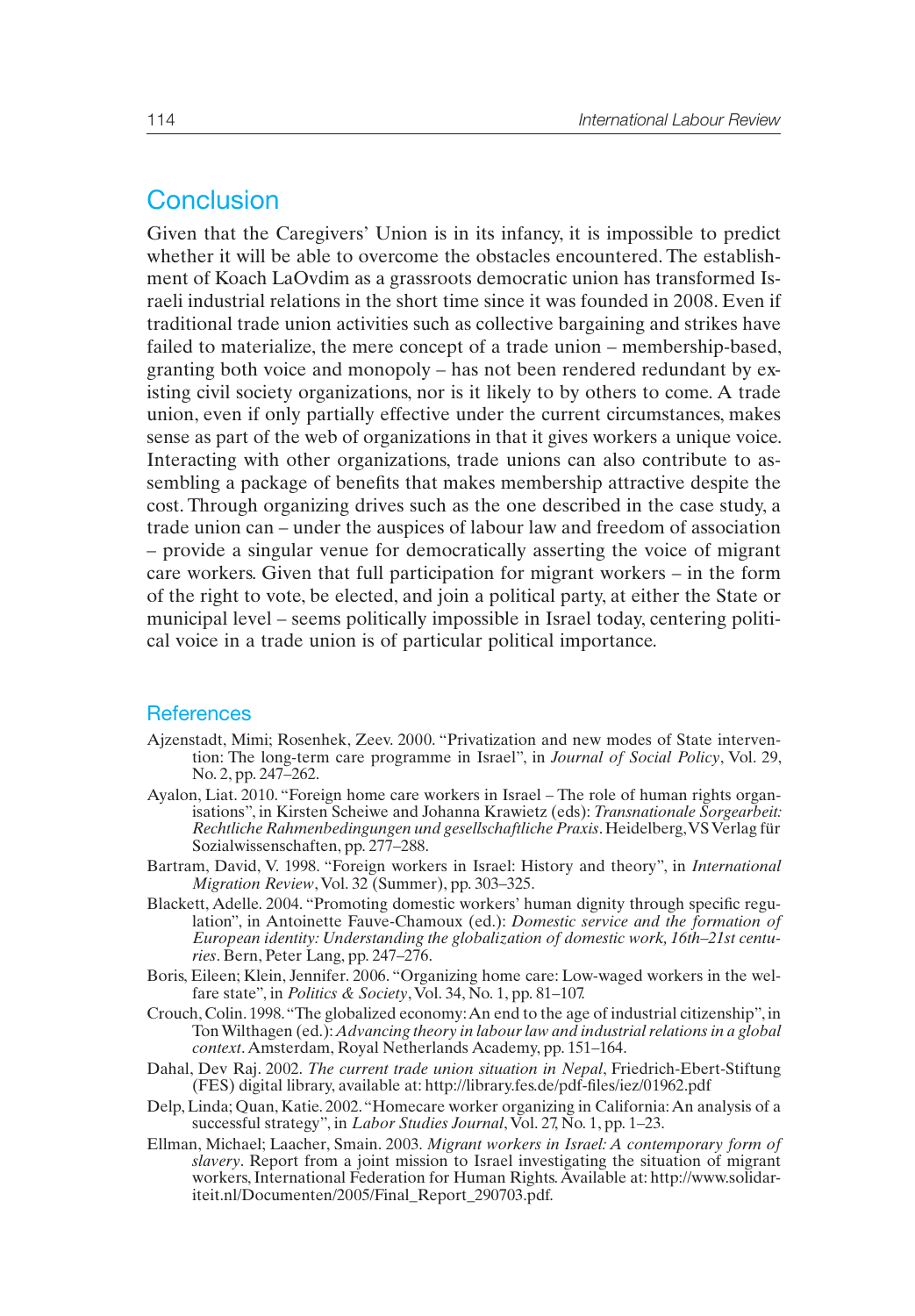Felstiner, William L.F.; Abel, Richard L.; Sarat, Austin. 1980. "The emergence and transformation of disputes: Naming, blaming, claiming...", in *Law and Society Review*, Vol. 15, No. 3/4, pp. 631–654.

Freeman, Richard B.; Medoff, James L. 1984. *What do unions do?* New York, Basic Books.

- —; Hersch, Joni; Mishel, Lawrence R. (eds). 2005. *Emerging labor market institutions for the twenty-first century*. National Bureau of Economic Research Conference Report. Chicago, IL, Chicago University Press.
- Fudge, Judy. 2005. "After industrial citizenship: Market citizenship or citizenship at work?", in *Relations industrielles/Industrial Relations*, Vol. 60, No. 4, pp. 631–653.
- Gal, John. 2001. "The perils of compensation in social welfare policy: disability policy in Israel", in *Social Service Review*, Vol. 75, No. 2, pp. 225–244.
- Hale, Beatrice; Barrett, Patrick; Gauld, Robin. 2010. *The age of supported independence: Voices of in-home care*. Dordrecht, Springer.
- ILO. 2010. *Decent work for domestic workers*. Report IV(1). International Labour Conference, 99th session, 2010. Geneva.
- Israel, Government of. 2008. *Report of the Committee for Policy Making on non-Israeli Workers* [The "Eckstein Committee"]. Jerusalem.
- Janoski, Thomas. 1998. *Citizenship and civil society: A framework of rights and obligations in liberal, traditional, and social democratic regimes*. Cambridge, Cambridge University Press.
- Kemp, Adriana. 2010. *Reforming policies on foreign workers in Israel*. OECD Social, Employment and Migration Working Papers, No. 103. Paris, OECD.
- —. 2007. "Managing migration, reprioritizing national citizenship: undocumented migrant workers' children and policy reforms in Israel", in *Theoretical Inquiries in Law*, Vol. 8, No. 2, pp. 663–691.
- —; Raijman, Rebeca. 2004. "Tel Aviv is not foreign to you: Urban incorporation policy on labour migrants in Israel", in *International Migration Review*, Vol. 38, No. 1, pp. 26–51.
- —; —. 2003. *Labour migrants in Israel*. Adva Institute Reports on Inequality. Available at: http://www.adva.org/uploaded/ovdim%20zarim%20kamp.pdf [accessed 15 Dec. 2013].
- —; —. 2001. "'Foreigners' in a Jewish State: The new politics of labour migration in Israel", in *Israeli Sociology*, Vol. 19, No. 3, pp. 79–110.
- Kemp, Adriana; Raijman, Rebeca; Resnik, Julia; Gesser, Silvina Schammah. 2000. "Contesting the limits of political participation: Latinos and black African migrant workers in Israel", in *Ethnic and Racial Studies*, Vol. 23, No. 1, pp. 94–119.
- Marshall, Thomas Humphrey. 1965. *Class, citizenship and social development: Essays by T.H. Marshall*. Garden City, NY, Anchor Books.
- Mundlak, Guy; Saporta, Ishak; Haberfeld, Yitchak; Cohen, Yinon. 2013. "Union density in Israel 1995–2010: The hybridization of industrial relations", in *Industrial Relations*, Vol. 52, No. 1, pp. 78–101.
- —. 2012. "The wages of care-workers: From structure to agency", in Judy Fudge, Shae McCrystal and Kamala Sankaran (eds): *Challenging the legal boundaries of work regulation*. Oxford, Hart.
- —. 2007a. "Litigating citizenship beyond the law of return", in Sarah S. Willen (ed.): *Transnational migration to Israel in global comparative context*. Lanham, MD, Lexington Books, pp. 60–83.
- —. 2007b. *Fading corporatism: Israel's labor law and industrial relations in transition*. Ithaca, NY, ILR Press/Cornell University Press.
- —. 2007c. "Industrial citizenship, social citizenship, corporate citizenship: I just want my wages", in *Theoretical Inquiries in Law*, Vol. 8, No. 2, pp. 719–748.
- —; Shamir, Hila. 2011. "Bringing together or drifting apart? Targeting care work as 'work like no other'", in *Canadian Journal of Women and the Law*, Vol. 23, No. 1, pp. 289–308.
- Offe, Claus; Wiesenthal, Helmut. 1985. "Two logics of collective action", in Claus Offe and John Keane (eds): *Disorganized Capitalism: Contemporary transformation of work and politics*. Cambridge, MA, MIT Press, pp. 170–220.
- Parreñas, Rhacel Salazar. 2001. "Transgressing the Nation-State: The partial citizenship and 'imagined (global) community' of migrant Filipina domestic workers", in *Signs: Journal of Women in Culture and Society*, Vol. 26, No. 4, pp. 1129–1154.